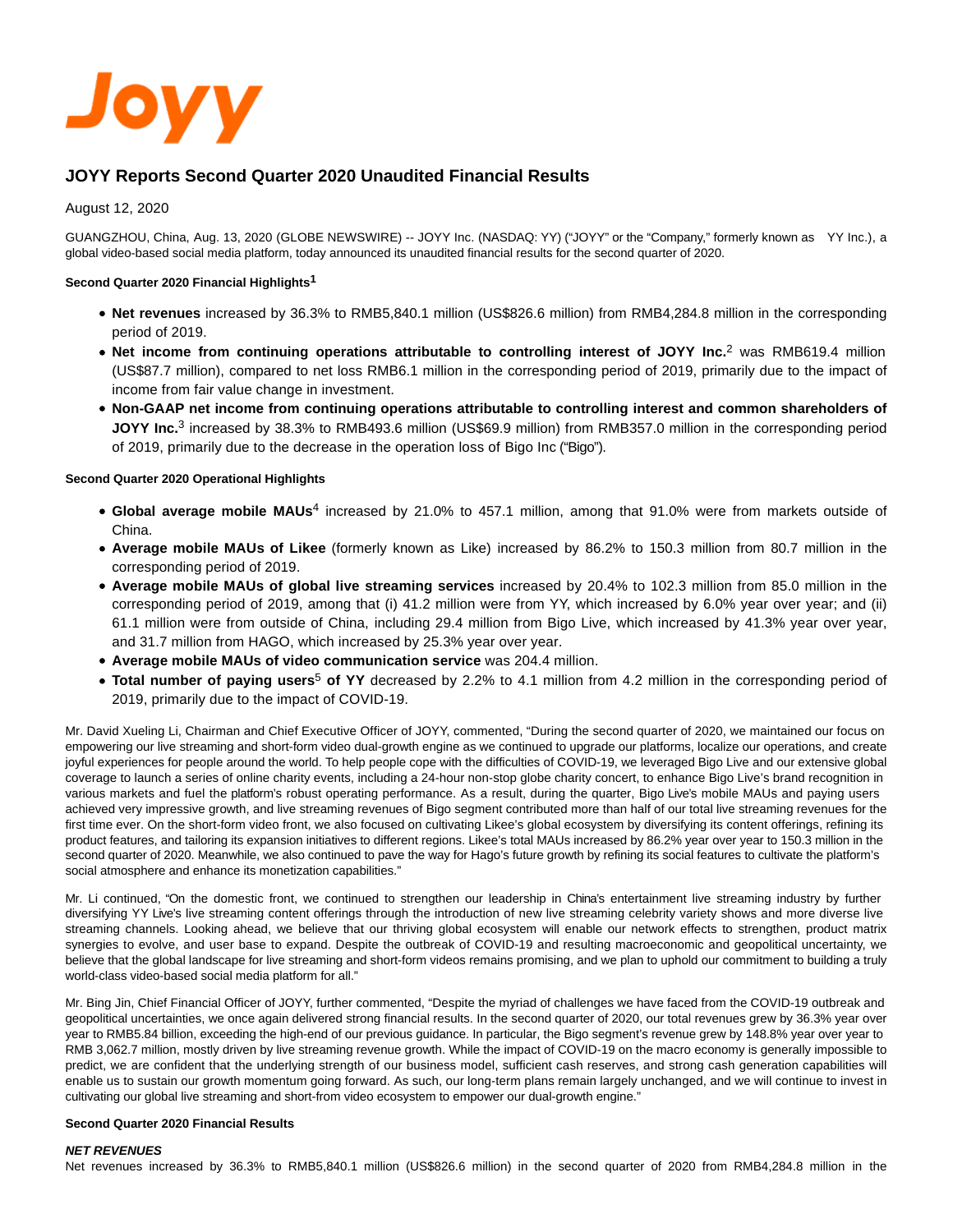corresponding period of 2019, primarily driven by an increase in live streaming revenues in Bigo segment.

Live streaming revenues increased by 40.1% to RMB5,607.7 million (US\$793.7 million) in the second quarter of 2020 from RMB4,001.3 million in the corresponding period of 2019, primarily attributable to the continued live streaming revenues growth in Bigo segment.

Other revenues decreased by 18.0% to RMB232.3 million (US\$32.9 million) in the second quarter of 2020 from RMB283.5 million in the corresponding period of 2019, primarily due to the decrease in other revenues in YY segment.

#### **COST OF REVENUES AND GROSS PROFIT**

Cost of revenues increased by 50.8% to RMB3,769.1 million (US\$533.5 million) in the second quarter of 2020 from RMB2,499.0 million in the corresponding period of 2019. Revenue-sharing fees and content costs increased to RMB2,597.4 million (US\$367.6 million) in the second quarter of 2020 from RMB1,793.7 million in the corresponding period of 2019 as a result of the increase in live streaming revenues of the Company. Bandwidth costs increased to RMB280.7 million (US\$39.7 million) in the second quarter of 2020 from RMB228.1 million in the corresponding period of 2019, as the overseas user base and time spent continued to expand following the consolidation of Bigo.

Gross profit increased by 16.0% to RMB2,071.0 million (US\$293.1 million) in the second quarter of 2020 from RMB1,785.7 million in the corresponding period of 2019. Gross margin was 35.5% in the second quarter of 2020, compared to 41.7% in the corresponding period of 2019. The gross margin contraction was primarily caused by the fact that Bigo segment had lower gross margin but contributed significantly greater portions of net revenues in the second quarter of 2020, compared to the corresponding period of 2019.

#### **OPERATING INCOME**

Operating expenses were RMB2,016.0 million (US\$285.3 million) in the second quarter of 2020, compared to RMB1,791.6 million in the corresponding period of 2019. Among the operating expenses, sales and marketing expenses decreased to RMB909.8 million (US\$128.8 million) in the second quarter of 2020 from RMB979.9 million in the corresponding period of 2019, primarily due to the Company's less spending in sales and marketing activities in overseas markets due to the COVID-19 outbreak. Research and development expenses increased to RMB693.5 million (US\$98.2 million) in the second quarter of 2020 from RMB550.0 million in the corresponding period of 2019, mostly due to the increasing headcount and investments in talent recruitment as part of the Company's efforts to enhance its research and development capabilities.

Operating income was RMB95.2 million (US\$13.5 million) in the second quarter of 2020, compared to RMB4.3 million in the corresponding period of 2019. Operating margin was 1.6% in the second quarter of 2020, compared to 0.1% in the corresponding period of 2019, primarily due to the decrease in operation loss of Bigo segment.

Non-GAAP operating income<sup>6</sup> increased by 24.6% to RMB509.3 million (US\$72.1 million) in the second quarter of 2020 from RMB408.7 million in the corresponding period of 2019. Non-GAAP operating margin7 was 8.7% in the second quarter of 2020, compared to 9.5% in the corresponding period of 2019.

### **NET INCOME**

Net income from continuing operations attributable to controlling interest of JOYY Inc. was RMB619.4 million (US\$87.7 million) in the second quarter of 2020, compared to net loss RMB6.1 million in the corresponding period of 2019. Net margin was 10.6% in the second quarter of 2020, compared to negative 0.1% in the corresponding period of 2019, mainly due to the income from fair value gain resulting in fair value change in an investment which recorded observable price change in the second quarter of 2020.

Non-GAAP net income from continuing operations attributable to controlling interest and common shareholders of JOYY Inc. increased by 38.3% to RMB493.6 million (US\$69.9 million) in the second quarter of 2020 from RMB357.0 million in the corresponding period of 2019. Non-GAAP net margin<sup>8</sup> increased to 8.5% in the second quarter of 2020 from 8.3% in the corresponding period of 2019.

### **NET INCOME PER ADS**

Diluted net income from continuing operations per ADS<sup>9</sup> was RMB7.39 (US\$1.05) in the second quarter of 2020, compared to diluted net loss from continuing operations per ADS RMB0.28 in the corresponding period of 2019.

Non-GAAP diluted net income from continuing operations per ADS<sup>10</sup> increased by 27.2% to RMB5.57 (US\$0.79) in the second quarter of 2020 from RMB4.38 in the corresponding period of 2019.

#### **BALANCE SHEET AND CASH FLOWS**

As of June 30, 2020, the Company had cash and cash equivalents, restricted cash and cash equivalents, short-term deposits, restricted short-term deposits and short-term investments of RMB19,360.5 million (US\$2,740.3 million). For the second quarter of 2020, net cash from operating activities was RMB840.8 million (US\$119.0 million).

#### **SHARES OUTSTANDING**

As of June 30, 2020, the Company had a total of 1,616.1 million common shares, or the equivalent of 80.8 million ADSs, outstanding.

#### **Business Outlook**

For the third quarter of 2020, the Company expects net revenues to be between RMB5.85 billion and RMB6.00 billion, representing a year-over-year growth of 26.7% to 29.9%, excluding the revenue contribution from Huya in the same period of last year. This forecast considers the potential impact of the COVID-19 outbreak and reflects the Company's current and preliminary views on the market and operational conditions, which are subject to change, particularly as to the potential impact of the COVID-19 on the economy in China and elsewhere.

#### **Quarterly Dividend**

On August 11, 2020, the Company's board of directors approved a quarterly dividend policy for the next three years commencing in the second quarter of 2020. Under the policy, quarterly dividends will be set at approximately US\$25.0 million in each fiscal quarter. The board of directors has accordingly declared a dividend of US\$0.31 per ADS, or US\$0.0155 per common share, for the second quarter of 2020, which is expected to be paid on September 18, 2020 to shareholders of record as of the close of business on September 4, 2020. The ex-dividend date will be September 3, 2020. Under the policy, the board of directors of the Company reserves the discretion relating to the determination to make dividend distributions and the amount of such distributions in any particular quarter, depending on the Company's operations and earnings, cash flow, financial condition and other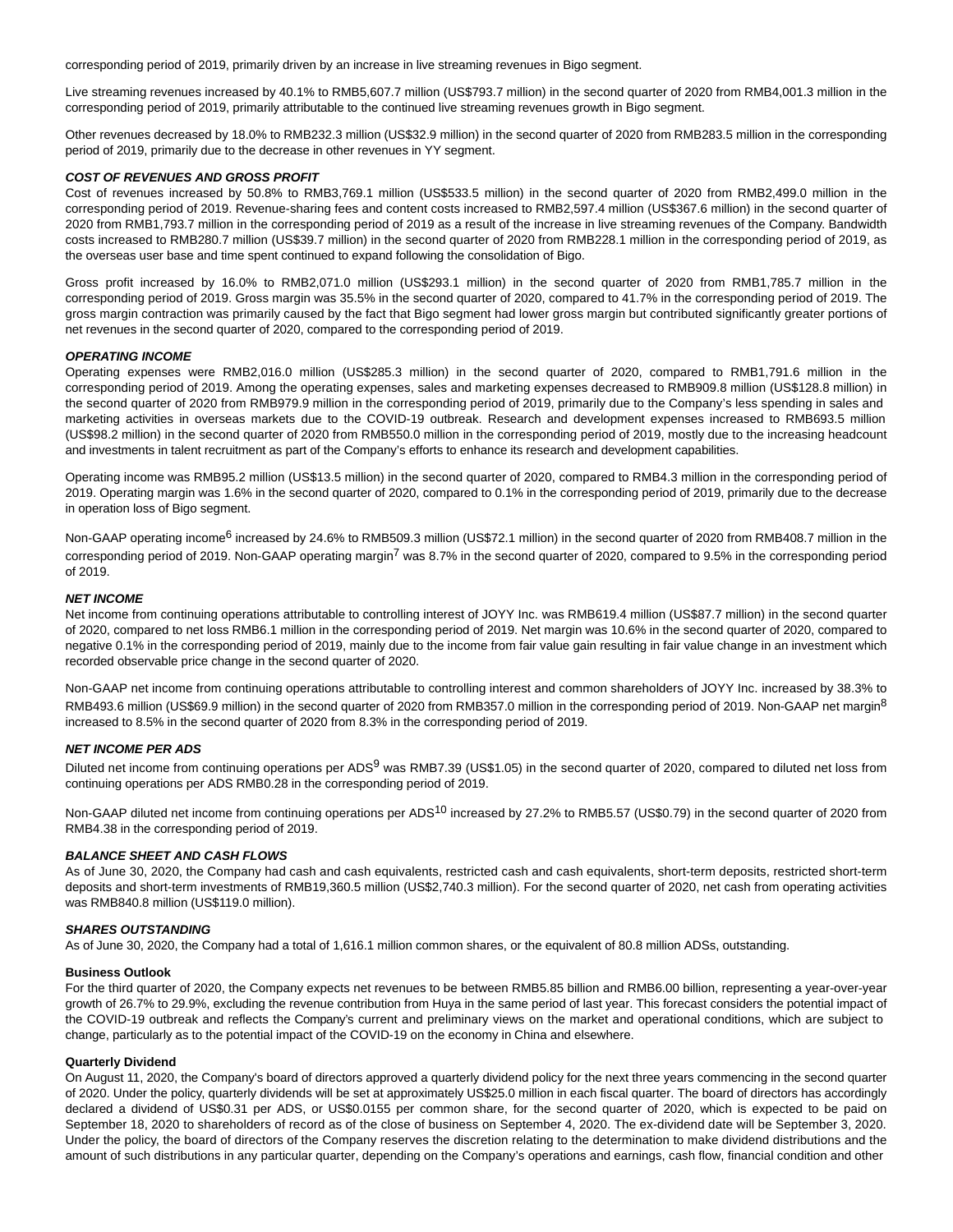#### relevant factors.

## **Recent Developments**

On August 10, 2020, the Company entered into a definitive share transfer agreement with Linen Investment Limited, a wholly-owned subsidiary of Tencent Holdings Limited ("Tencent"), pursuant to which the Company will transfer 30,000,000 Class B ordinary shares of HUYA Inc. (NYSE: HUYA) ("Huya"), a leading game live streaming platform in China, to Tencent for an aggregate purchase price of US\$810.0 million in cash. The share transfer is subject to customary closing conditions. Immediately after the closing of such share transfer, the Company would hold 38,374,463 Class B ordinary shares of Huya.

#### **Conference Call Information**

The Company will hold a conference call on 9:00 PM U.S. Eastern Time on Wednesday, August 12, 2020 (9:00 AM Beijing/Hong Kong Time on Thursday, August 13, 2020) to discuss the financial results. Details for the conference call are as follows:

Event Title: JOYY's Second Quarter 2020 Earnings Conference Call Conference ID: #1085396

All participants must use the link provided below to complete the online registration process in advance of the conference call. Upon registering, each participant will receive a set of participant dial-in numbers, the Direct Event passcode, and a unique registrant ID by email.

PRE-REGISTER LINK: [http://apac.directeventreg.com/registration/event/1085396](https://www.globenewswire.com/Tracker?data=X2m-wrrFMrX8EIUbJgYLBqfJi-HTWjxpcuygmrKVJLMWgPHNZVDHmJw8KUZD_MvhVmDXMITQ5zd6lMLTucDbhidmaM7V4303Osylhf0HnwZpIKHiN7WvfDFpMVpkMBaBYLQ7wZLU3Z3vugzI56gL_NYmr4ZJrYsjumVoTcgnBvVOHIqvo7qtZgcGPiq0Z2WU)

A live and archived webcast of the conference call will also be available at the Company's investor relations website at [http://ir.yy.com/.](https://www.globenewswire.com/Tracker?data=X2m-wrrFMrX8EIUbJgYLBnXLB0nLpZO3xFUzZg-21tQO6FmU9ioiTaztHwJMqtKJ0t7-uq97QSsp6dr-1PWRzQ==)

The replay will be accessible through August 20, 2020, by dialing the following numbers:

United States: +1-646-254-3697 International: +61-2-8199-0299 Conference ID: #1085396

#### **Exchange Rate**

This press release contains translations of certain Renminbi amounts into U.S. dollars at specified rates solely for the convenience of readers. Unless otherwise noted, all translations from Renminbi to U.S. dollars, in this press release, were made at a rate of RMB7.0651 to US\$1.00, the noon buying rate in effect on June 30, 2020 in the City of New York for cable transfers in Renminbi per U.S. dollar as certified for customs purposes by the Federal Reserve Bank of New York.

#### **About JOYY Inc.**

JOYY Inc. is a global social media platform. The Company's highly engaged users contribute to a vibrant social community by creating, sharing, and enjoying a vast range of entertainment content and activities. JOYY enables users to interact with each other in real time through online live media and offers users a uniquely engaging and immersive entertainment experience. JOYY owns YY Live, a leading live streaming social media platform in China. In addition, JOYY completed the acquisition of Bigo in March 2019. Bigo is a fast-growing global tech company. Headquartered in Singapore, Bigo owns Bigo Live, a leading global live streaming platform outside China; Likee, a leading global short-form video social platform; and video communication service and others. JOYY has created an online community for global video and live streaming users. JOYY Inc. was listed on the NASDAQ in November 2012.

#### **Safe Harbor Statement**

This announcement contains forward-looking statements. These statements are made under the "safe harbor" provisions of the U.S. Private Securities Litigation Reform Act of 1995. These forward-looking statements can be identified by terminology such as "will," "expects," "anticipates," "future," "intends," "plans," "believes," "estimates" and similar statements. Among other things, the business outlook and quotations from management in this announcement, as well as JOYY's strategic and operational plans, contain forward-looking statements. JOYY may also make written or oral forwardlooking statements in its periodic reports to the U.S. Securities and Exchange Commission ("SEC"), in its annual report to shareholders, in press releases and other written materials and in oral statements made by its officers, directors or employees to fourth parties. Statements that are not historical facts, including statements about JOYY's beliefs and expectations, are forward-looking statements. Forward-looking statements involve inherent risks and uncertainties. A number of factors could cause actual results to differ materially from those contained in any forward-looking statement, including but not limited to the following: JOYY's goals and strategies; JOYY's future business development, results of operations and financial condition; the expected growth of the online communication social platform market in China; the expectation regarding the rate at which to gain active users, especially paying users; JOYY's ability to monetize the user base; fluctuations in general economic and business conditions in China; the impact of the COVID-19 to JOYY's business operations and the economy in China and elsewhere generally; and assumptions underlying or related to any of the foregoing. Further information regarding these and other risks is included in JOYY's filings with the SEC. All information provided in this press release and in the attachments is as of the date of this press release, and JOYY does not undertake any obligation to update any forwardlooking statement, except as required under applicable law.

## **Use of Non-GAAP Financial Measures**

The unaudited condensed consolidated financial information is prepared in conformity with accounting principles generally accepted in the United States of America ("U.S. GAAP"). JOYY uses non-GAAP operating income, non-GAAP operating margin, non-GAAP net income from continuing operations attributable to controlling interest of JOYY Inc., non-GAAP net margin attributable to controlling interest of JOYY Inc., non-GAAP net income from continuing operations attributable to common shareholders of JOYY Inc., and basic and diluted non-GAAP net income per ADS, which are non-GAAP financial measures. Non-GAAP operating income is operating income excluding share-based compensation expenses, impairment of goodwill and investments, amortization of intangible assets from business acquisitions, and gain on disposal of subsidiaries and business. Non-GAAP operating margin is non-GAAP operating income as a percentage of net revenues. Non-GAAP net income from continuing operations is net income from continuing operations excluding share-based compensation expenses, impairment of goodwill and investments, amortization of intangible assets from business acquisitions, gain on disposal of subsidiaries and business, gain on disposal of investments, gain (loss) on fair value change of investments, reconciling items on the share of equity method investments, fair value change on derivatives, interest expenses related to the convertible bonds' amortization to face value, and income tax effects of above non-GAAP reconciling items. Non-GAAP net income from continuing operations attributable to controlling interest of JOYY Inc. is net income from continuing operations attributable to controlling interest of JOYY Inc.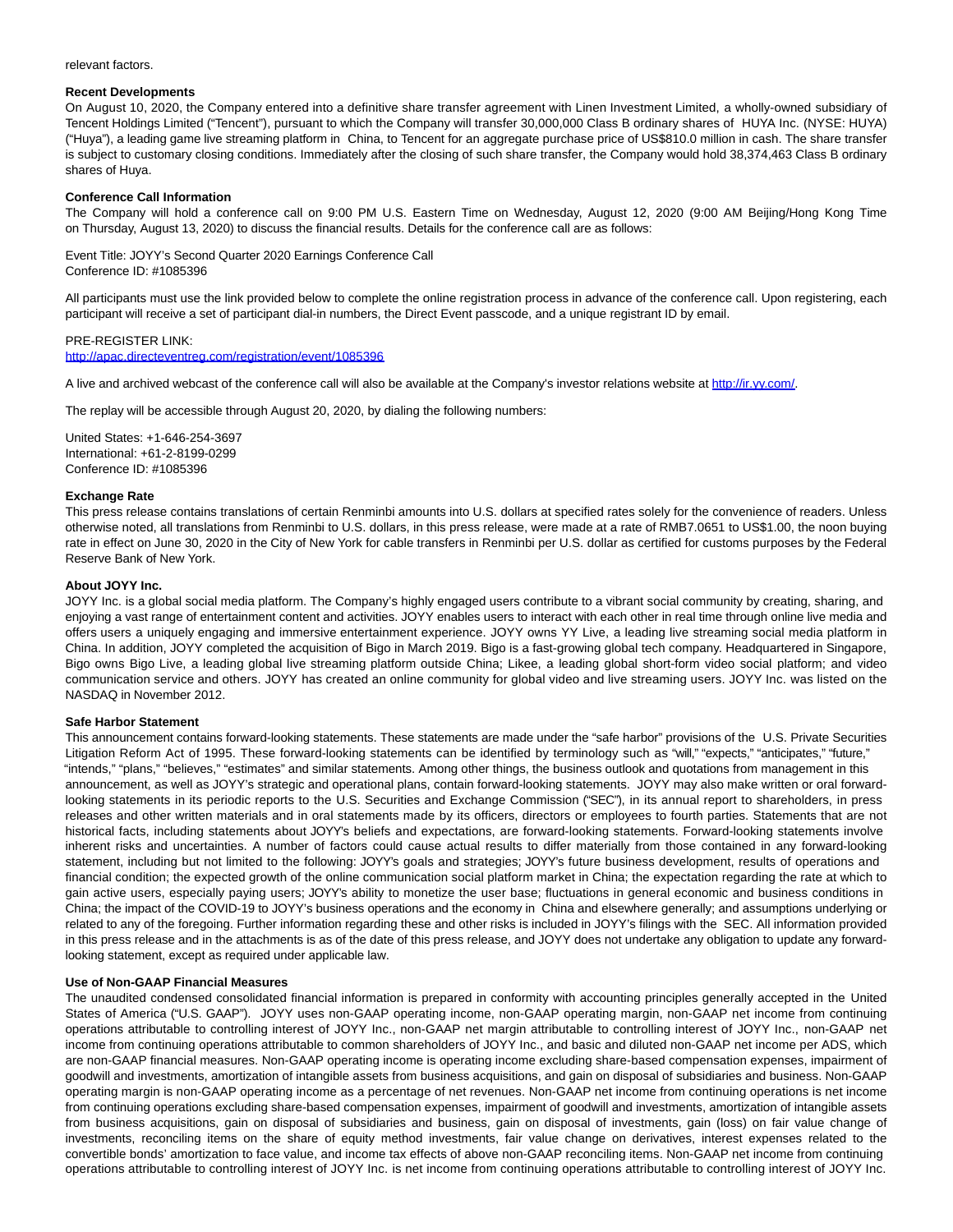excluding share-based compensation expenses, impairment of goodwill and investments, amortization of intangible assets from business acquisitions, gain on disposal of subsidiaries and business, gain on disposal of investments, gain (loss) on fair value change of investments, reconciling items on the share of equity method investments, fair value change on derivatives, interest expenses related to the convertible bonds' amortization to face value, income tax effects of above non-GAAP reconciling items and adjustments for non-GAAP reconciling items for the net (loss) income from continuing operations attributable to non-controlling interest shareholders. Non-GAAP net margin is non-GAAP net income from continuing operations attributable to controlling interest of JOYY Inc. as a percentage of net revenues. Non-GAAP net income from continuing operations attributable to common shareholders of JOYY Inc. is net income from continuing operations attributable to common shareholders of JOYY Inc. excluding share-based compensation expenses, impairment of goodwill and investments, amortization of intangible assets from business acquisitions, gain on disposal of subsidiaries and business, gain on disposal of investments, gain (loss) on fair value change of investments, reconciling items on the share of equity method investments, fair value change on derivatives, interest expenses related to the convertible bonds' amortization to face value, accretion, cumulative dividend and deemed dividend to subsidiaries' preferred shareholders and income tax effects of above non-GAAP reconciling items and adjustments for non-GAAP reconciling items for the net (loss) income from continuing operations attributable to non-controlling interest shareholders. After the non-GAAP reconciliation, non-GAAP net income from continuing operations attributable to controlling interests of JOYY Inc. is equal to the non-GAAP net income from continuing operations attributable to common shareholders of JOYY Inc. Basic and diluted non-GAAP net income from continuing operations per ADS is non-GAAP net income from continuing operations attributable to common shareholders of JOYY Inc. divided by weighted average number of ADS used in the calculation of basic and diluted net income per ADS. The Company believes that separate analysis and exclusion of the non-cash impact of above reconciling items adds clarity to the constituent parts of its performance. The Company reviews these non-GAAP financial measures together with GAAP financial measures to obtain a better understanding of its operating performance. It uses the non-GAAP financial measure for planning, forecasting and measuring results against the forecast. The Company believes that non-GAAP financial measure is useful supplemental information for investors and analysts to assess its operating performance without the non-cash effect of (i) share-based compensation expenses and amortization of intangible assets from business acquisitions, fair value change on derivatives, interest expenses related to the convertible bonds' amortization to face value, which have been and will continue to be significant recurring expenses in its business, (ii) impairment of goodwill and investments, gain on disposal of subsidiaries and business, gain on disposal of investments, gain (loss) on fair value change of investments, reconciling items on the share of equity method investments, and accretion, cumulative dividend and deemed dividend to subsidiaries' preferred shareholders, which may not be recurring in its business, and (iii) income tax expenses and non-GAAP adjustments for net (loss) income from continuing operations attributable to non-controlling interest shareholders, which are affected by above non-GAAP reconciling items. However, the use of non-GAAP financial measures has material limitations as an analytical tool. One of the limitations of using non-GAAP financial measures is that they do not include all items that impact the Company's net income for the period. In addition, because non-GAAP financial measures are not measured in the same manner by all companies, they may not be comparable to other similar titled measures used by other companies. In light of the foregoing limitations, you should not consider non-GAAP financial measure in isolation from or as an alternative to the financial measure prepared in accordance with U.S. GAAP.

The presentation of these non-GAAP financial measures is not intended to be considered in isolation from, or as a substitute for, the financial information prepared and presented in accordance with U.S. GAAP. For more information on these non-GAAP financial measures, please see the table captioned "JOYY Inc. Reconciliation of GAAP and Non-GAAP Results" near the end of this release.

#### **Investor Relations Contact**

JOYY Inc. Matthew Zhao Maggie Yan Tel: +86 (20) 8212-0000 Email: **IR@YY.com** 

ICR, Inc. Jack Wang Tel: +1 (646) 915-1611 Email[: IR@YY.com](https://www.globenewswire.com/Tracker?data=Md9ZfF5WRg12y4NnQIs8HK8Fr0oxYTtWh3vdYKAZ4M3wf5WFcBB2vOANgnEJ6sn4)

 $1$  On April 3, 2020, the Company transferred 16,523,819 Class B ordinary shares of HUYA Inc. (NYSE: HUYA) ("Huya") to Linen Investment Limited, a wholly-owned subsidiary of Tencent Holdings Limited ("Tencent") for an aggregate purchase price of approximately US\$262.6 million, pursuant to Tencent's exercise of its option to purchase additional shares of Huya from JOYY. Immediately after the closing of such share transfer, Tencent increased its voting power in Huya to 50.1% on a fully-diluted basis, or 50.9% calculated based on the then total issued and outstanding shares of Huya, and started to consolidate financial statements of Huya. Starting from the second quarter of 2020, the Company deconsolidated Huya and Huya's historical financial results are and will be reflected in the Company's consolidated financial statements as discontinued operations accordingly. The financial information and non-GAAP financial information disclosed in this press release is presented on a continuing operations basis, unless otherwise specifically stated. After the deconsolidation of Huya, the Company accounts for its investment in Huya as an equity method investment and apply the equity method accounting one quarter in arrears to enable the Company to provide its financial disclosures regardless of Huya's reporting schedule, which may be different with that of the Company. Share of income or loss from the investment in Huya will be included in net income or loss from continuing operations.

<sup>2</sup> Net income from continuing operations attributable to controlling interest of JOYY Inc., is net income from continuing operations less net (loss) income from continuing operations attributable to the non-controlling interest shareholders and the mezzanine equity classified as non-controlling interest shareholders.

<sup>3</sup> Non-GAAP net income from continuing operations attributable to controlling interest of JOYY Inc. is a non-GAAP financial measure, which is defined as net income from continuing operations attributable to controlling interest of JOYY Inc. excluding share-based compensation expenses, impairment of goodwill and investment, amortization of intangible assets from business acquisitions, gain on disposal of subsidiaries and business, gain on disposal of investments, gain (loss) on fair value change of investments, reconciling items on the share of equity method investments which refer to those similar non-GAAP reconciling items of the Company, fair value change on derivatives, interest expenses related to the convertible bonds amortization to face value, income tax effects on non-GAAP adjustments and non-GAAP adjustments for net (loss) income attributable to non-controlling interest shareholders. These adjustments amounted to reversal of RMB125.8 million (US\$17.8 million) and RMB363.1 million in the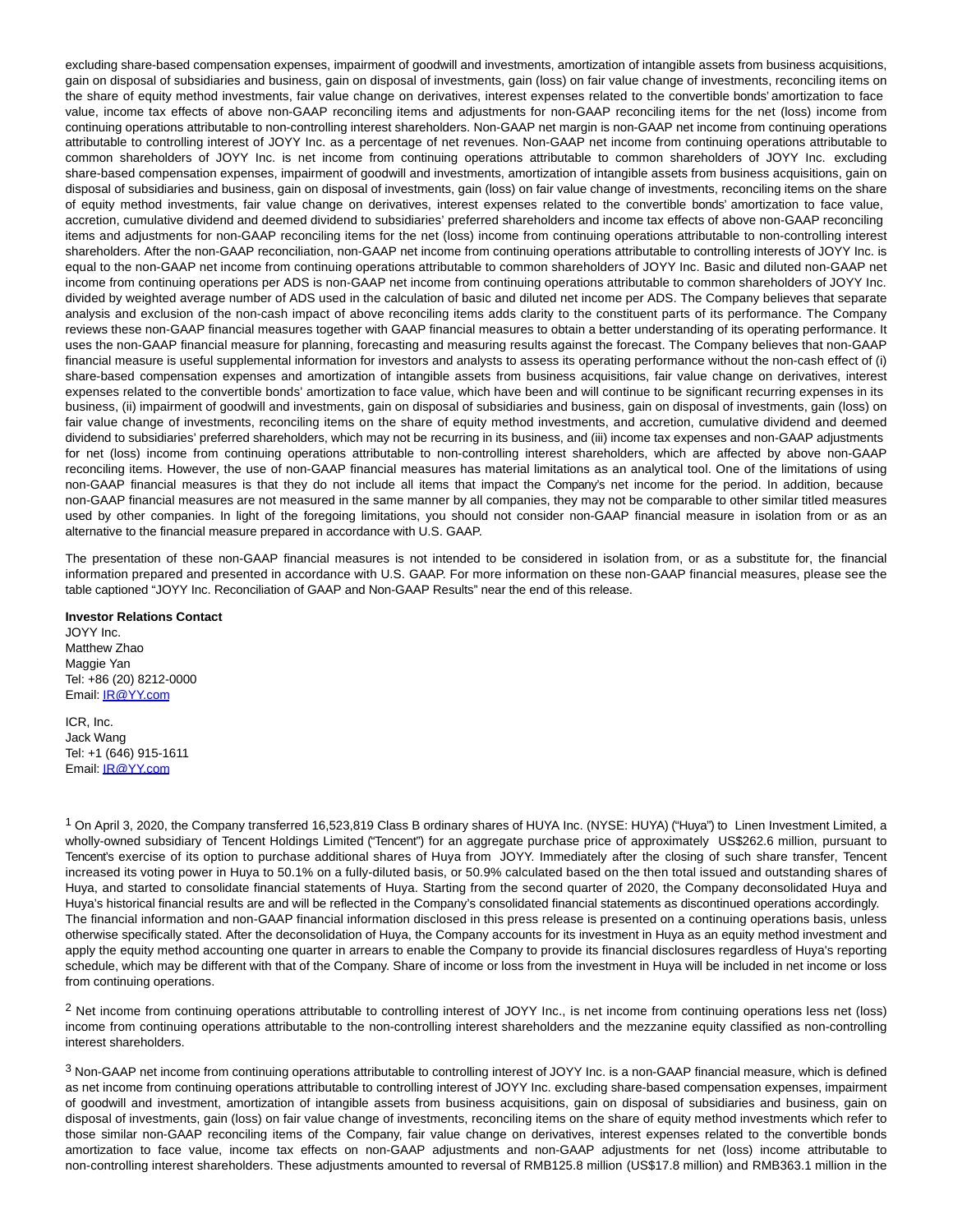second quarters of 2020 and 2019, respectively. Please refer to the section titled "Reconciliation of GAAP and Non-GAAP Results" for more details.

4 Refers to mobile average monthly active users. Average mobile MAU for any period is calculated by dividing (i) the sum of the Company's mobile active users for each month of such period, by (ii) the number of months in such period.

<sup>5</sup> Refers to a registered user that has purchased virtual items on YY's platforms at least once during the period presented.

<sup>6</sup> Non-GAAP operating income is a non-GAAP financial measure, which is defined as operating income excluding share-based compensation expenses, amortization of intangible assets from business acquisitions, impairment of goodwill and investments and gain on disposal of subsidiaries and business. Please refer to the section titled "Reconciliation of GAAP and Non-GAAP Results" for details.

 $^7$  Non-GAAP operating margin is a non-GAAP financial measure, which is defined as non-GAAP operating income as a percentage of net revenues. Please refer to the section titled "Reconciliation of GAAP and Non-GAAP Results" for details.

8 Non-GAAP net margin is non-GAAP net income from continuing operations attributable to controlling interest of JOYY Inc. as a percentage of net revenues.

9 ADS is American Depositary Share. Each ADS represents twenty Class A common shares of the Company. Diluted net income per ADS is net income attributable to common shareholders of JOYY Inc. divided by weighted average number of diluted ADS.

<sup>10</sup> Non-GAAP diluted net income from continuing operations per ADS is a non-GAAP financial measure, which is defined as non-GAAP net income from continuing operations attributable to common shareholders of JOYY Inc. divided by weighted average number of ADS used in the calculation of diluted net income per ADS. Please refer to the section titled "Reconciliation of GAAP and Non-GAAP Results" for details.

#### **JOYY INC. UNAUDITED CONDENSED CONSOLIDATED BALANCE SHEETS** (All amounts in thousands, except share, ADS and per ADS data)

|                                      | <b>December</b><br>31. | June<br>30, | June<br>30, |
|--------------------------------------|------------------------|-------------|-------------|
|                                      | 2019                   | 2020        | 2020        |
|                                      | <b>RMB</b>             | <b>RMB</b>  | US\$        |
| <b>Assets</b>                        |                        |             |             |
| <b>Current assets</b>                |                        |             |             |
| Cash and cash equivalents            | 2,780,345              | 4,756,617   | 673,255     |
| Restricted cash and cash equivalents | 3,500                  | 3,500       | 495         |
| Short-term deposits                  | 10,027,440             | 10,171,997  | 1,439,753   |
| Restricted short-term deposits       | 653,034                | 503,040     | 71,201      |
| Short-term investments               | 3,402,658              | 3,925,328   | 555,594     |
| Accounts receivable, net             | 675,196                | 946,684     | 133,994     |
| Amounts due from related parties     | 1,709                  | 13,581      | 1,922       |
| Financing receivables, net           | 105,344                | 32,216      | 4,560       |
| Prepayments and other current assets | 569,730                | 619,324     | 87,661      |
| Assets held for sale                 | 10,581,013             |             |             |
| <b>Total current assets</b>          | 28,799,969             | 20,972,287  | 2,968,435   |
| <b>Non-current assets</b>            |                        |             |             |
| Deferred tax assets                  | 81,819                 | 82,732      | 11,710      |
| Investments $(1)$                    | 1,983,483              | 10,997,816  | 1,556,640   |
| Property and equipment, net          | 2,159,674              | 2,374,904   | 336,146     |
| Land use rights, net                 | 1,736,544              | 1,712,496   | 242,388     |
| Intangible assets, net               | 3,134,778              | 2,813,681   | 398,251     |
| Right-of-use assets, net             | 172,783                | 161,688     | 22,885      |
| Goodwill                             | 12,947,192             | 13,138,748  | 1,859,669   |
| Financing receivables, net           | 129,380                | 129,389     | 18,314      |
| Other non-current assets             | 289,131                | 346,928     | 49,104      |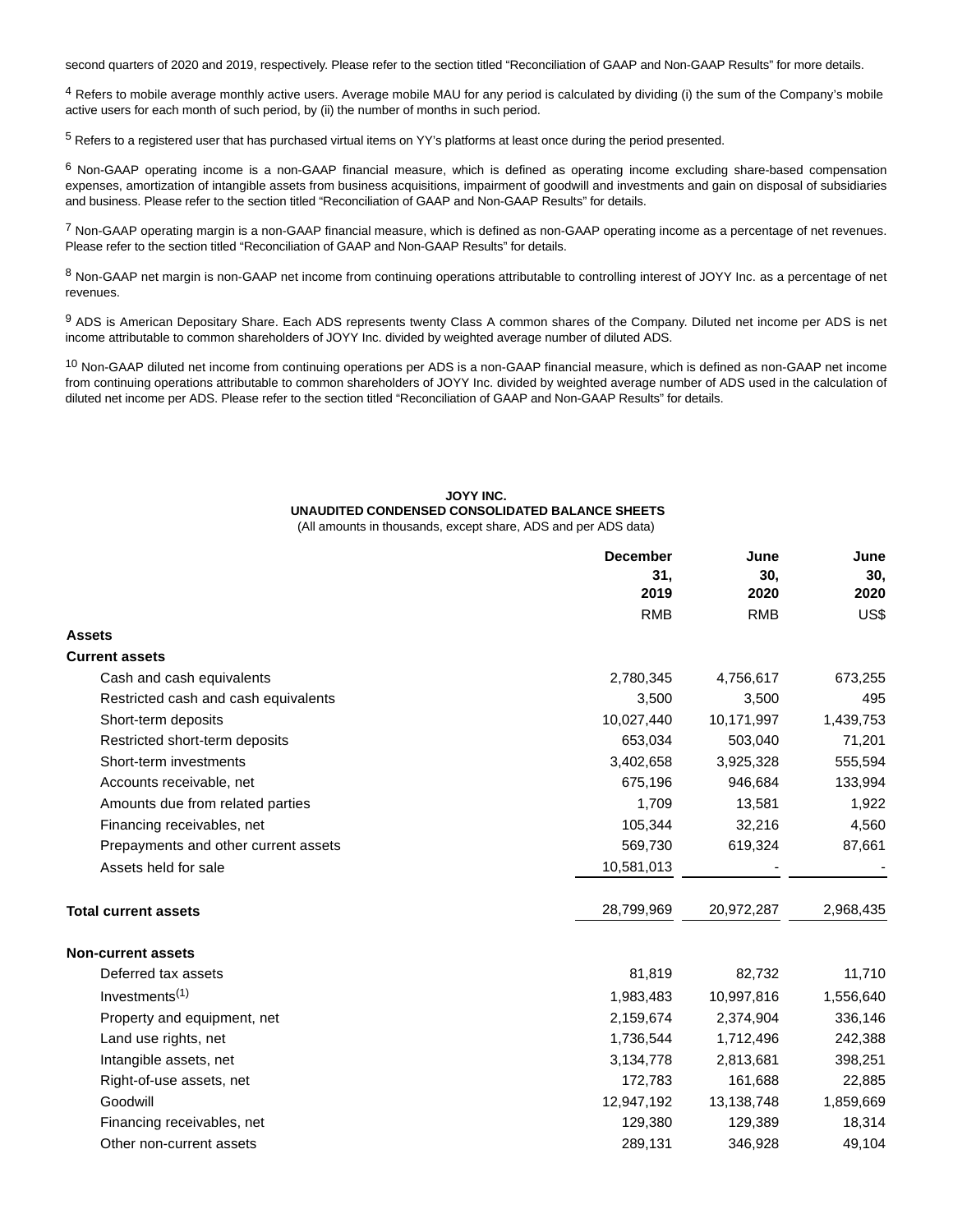| 774,730    |            |           |
|------------|------------|-----------|
| 23,409,514 | 31,758,382 | 4,495,107 |
| 52,209,483 | 52,730,669 | 7,463,542 |
|            |            |           |
|            |            |           |
| 120,826    | 132,177    | 18,708    |
| 548,303    | 572,704    | 81,061    |
| 99,130     | 94,948     | 13,439    |
| 425,572    | 432,757    | 61,253    |
| 3,150,303  | 3,282,825  | 464,654   |
| 205,921    | 31,105     | 4,403     |
| 83,686     | 99,301     | 14,055    |
| 557,203    | 1,062,770  | 150,425   |
| 2,446,677  |            |           |
| 7,637,621  | 5,708,587  | 807,998   |
|            |            |           |
| 5,008,571  | 5,293,255  | 749,212   |
| 92,669     | 72,496     | 10,261    |
| 75,628     | 66,363     | 9,393     |
| 264,639    | 319,475    | 45,219    |
| 11,495     |            |           |
| 235,023    |            |           |
| 5,688,025  | 5,751,589  | 814,085   |
| 13,325,646 | 11,460,176 | 1,622,083 |
|            |            |           |

## **JOYY INC. UNAUDITED CONDENSED CONSOLIDATED BALANCE SHEETS (CONTINUED)** (All amounts in thousands, except share, ADS and per ADS data)

|                                                                     | <b>December</b><br>31, | June<br>30. | June<br>30. |
|---------------------------------------------------------------------|------------------------|-------------|-------------|
|                                                                     | 2019                   | 2020        | 2020        |
|                                                                     | <b>RMB</b>             | <b>RMB</b>  | US\$        |
| <b>Mezzanine equity</b>                                             | 466.071                | 493,531     | 69,855      |
| Shareholders' equity                                                |                        |             |             |
| Class A common shares (US\$0.00001 par value; 10,000,000,000 and    |                        |             |             |
| 10,000,000,000 shares authorized, 1,301,845,404 shares issued and   |                        |             |             |
| $1,293,162,504$ shares outstanding as of December 31, 2019;         |                        |             |             |
| 1,309,725,264 shares issued and 1,289,554,068 shares outstanding as |                        |             |             |
| of June 30, 2020, respectively)                                     | 80                     | 80          | 11          |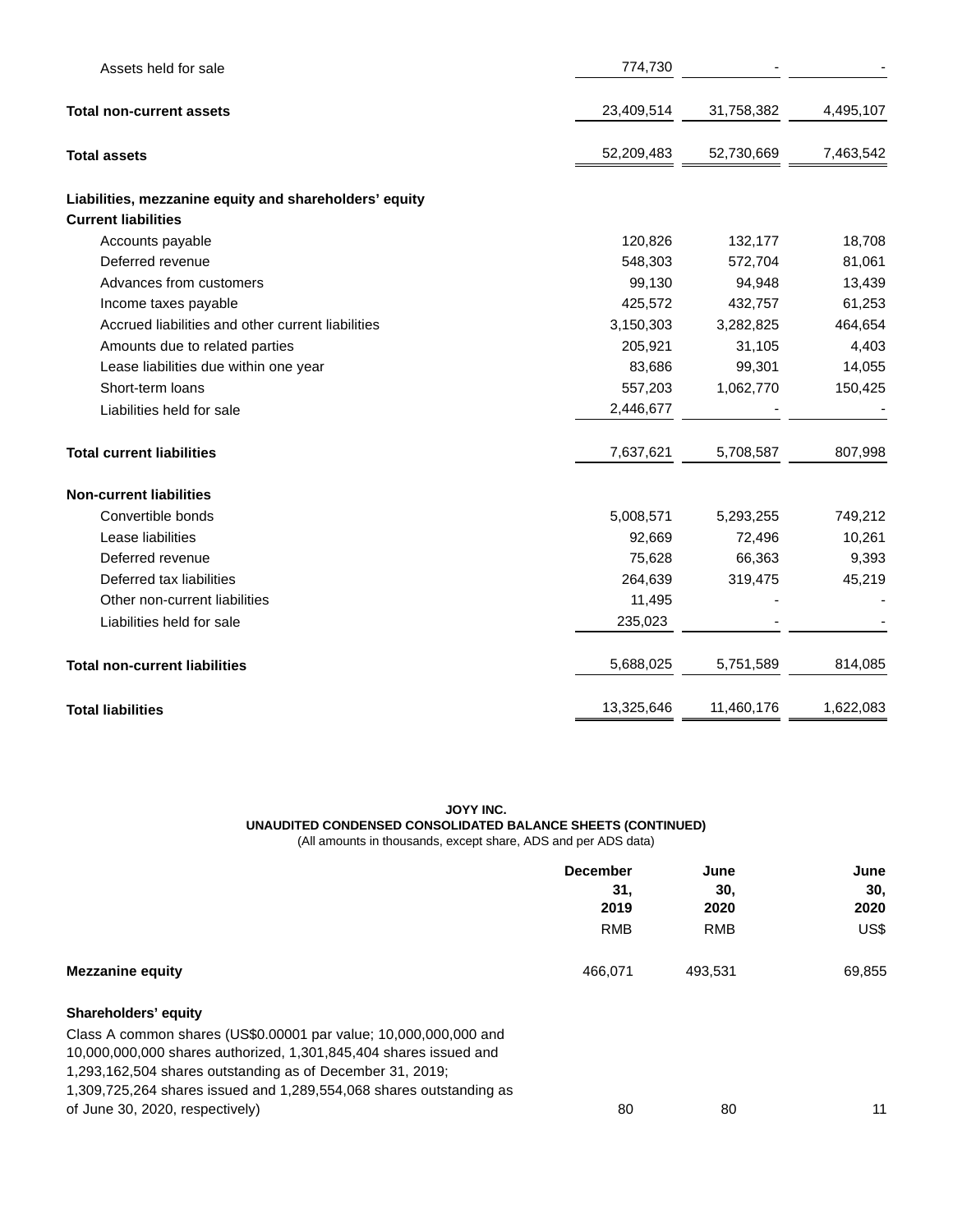| Class B common shares (US\$0.00001 par value; 1,000,000,000 and      |            |            |           |
|----------------------------------------------------------------------|------------|------------|-----------|
| 1,000,000,000 shares authorized, 326,509,555 and 326,509,555 shares  |            |            |           |
| issued and outstanding as of December 31, 2019 and June 30, 2020,    |            |            |           |
| respectively)                                                        | 24         | 24         | 3         |
| Treasury Shares (US\$0.00001 par value; 8,682,900 and 20,171,196     |            |            |           |
| shares held as of December 31, 2019 and June 30, 2020, respectively) | (168,072)  | (320, 858) | (45, 415) |
| Additional paid-in capital                                           | 21,921,562 | 22,372,972 | 3,166,689 |
| <b>Statutory reserves</b>                                            | 149,961    | 85,282     | 12,071    |
| Retained earnings                                                    | 10,272,122 | 17,691,628 | 2,504,087 |
| Accumulated other comprehensive income                               | 890,209    | 919,491    | 130,146   |
| Total JOYY Inc.'s shareholders' equity                               | 33,065,886 | 40,748,619 | 5,767,592 |
| Non-controlling interests                                            | 5,351,880  | 28,343     | 4,012     |
| Total shareholders' equity (2)                                       | 38,417,766 | 40,776,962 | 5,771,604 |
| Total liabilities, mezzanine equity and                              |            |            |           |
| shareholders' equity                                                 | 52,209,483 | 52,730,669 | 7,463,542 |

(1) Increase in the amounts of investments was mainly attributable to the Group's investment in Huya. On April 3rd, 2020, Huya ceased to be a subsidiary of the Company and the Company recognized its investment in Huya as an equity method investment.

(2) On January 1, 2020, the Company adopted ASC326, "Financial Instruments-Credit Losses" using modified-retrospective transition approach. Following the adoption of this guidance, a cumulative-effect adjustment to shareholders' equity, amounting to RMB12.1 million, was recognized as of January 1, 2020.

## **JOYY INC. UNAUDITED CONDENSED CONSOLIDATED STATEMENTS OF OPERATIONS** (All amounts in thousands, except share, ADS and per ADS data)

|                                   |             |             | <b>Six Months Ended</b> |            |             |             |            |
|-----------------------------------|-------------|-------------|-------------------------|------------|-------------|-------------|------------|
|                                   | June        | March       | June                    | June       |             | June        | June       |
|                                   | 30.         | 31,         | 30,                     | 30,        | 30,         | 30,         | 30,        |
|                                   | 2019        | 2020        | 2020                    | 2020       | 2019        | 2020        | 2020       |
|                                   | <b>RMB</b>  | <b>RMB</b>  | <b>RMB</b>              | US\$       | <b>RMB</b>  | <b>RMB</b>  | US\$       |
| Net revenues                      |             |             |                         |            |             |             |            |
| Live streaming $(1)$              | 4,001,276   | 4,481,761   | 5,607,748               | 793,725    | 6,933,814   | 10,089,509  | 1,428,077  |
| <b>Others</b>                     | 283,510     | 255,736     | 232,344                 | 32,886     | 500,078     | 488,080     | 69,083     |
| <b>Total net revenues</b>         | 4,284,786   | 4,737,497   | 5,840,092               | 826,611    | 7,433,892   | 10,577,589  | 1,497,160  |
| Cost of revenues <sup>(2)</sup>   | (2,499,048) | (3,008,678) | (3,769,095)             | (533, 481) | (4,301,268) | (6,777,773) | (959, 332) |
| Gross profit                      | 1,785,738   | 1,728,819   | 2,070,997               | 293,130    | 3,132,624   | 3,799,816   | 537,828    |
| Operating expenses <sup>(2)</sup> |             |             |                         |            |             |             |            |
| Research and development expenses | (550, 010)  | (566, 164)  | (693, 458)              | (98, 153)  | (864, 702)  | (1,259,622) | (178,288)  |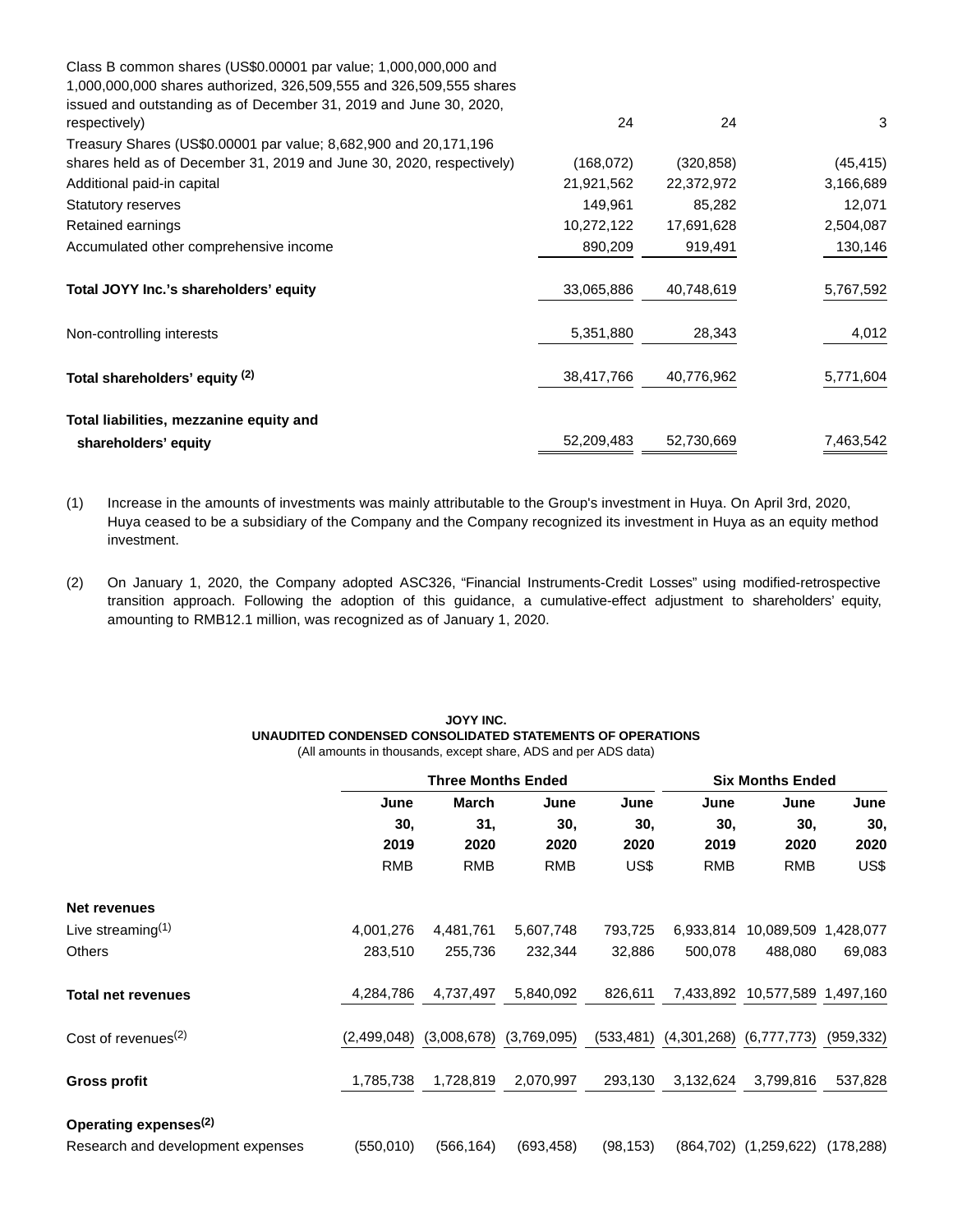| Sales and marketing expenses                                                                                                                                            | (979, 902) | (932, 264)                                | (909, 825) |           | $(128,777)$ $(1,435,974)$ $(1,842,089)$ |                                         | (260, 731)          |
|-------------------------------------------------------------------------------------------------------------------------------------------------------------------------|------------|-------------------------------------------|------------|-----------|-----------------------------------------|-----------------------------------------|---------------------|
| General and administrative expenses                                                                                                                                     | (261, 645) | (198, 136)                                | (412, 714) | (58, 416) | (452, 258)                              | (610, 850)                              | (86, 460)           |
| <b>Total operating expenses</b>                                                                                                                                         |            | $(1,791,557)$ $(1,696,564)$ $(2,015,997)$ |            |           |                                         | $(285,346)$ $(2,752,934)$ $(3,712,561)$ | (525,479)           |
| Other income                                                                                                                                                            | 10,075     | 20,810                                    | 40,243     | 5,696     | 69,899                                  | 61,053                                  | 8,641               |
| <b>Operating income</b>                                                                                                                                                 | 4,256      | 53,065                                    | 95,243     | 13,480    | 449,589                                 | 148,308                                 | 20,990              |
| Interest expenses                                                                                                                                                       | (12, 268)  | (124, 515)                                | (131, 656) | (18, 635) | (18, 487)                               | (256, 171)                              | (36, 259)           |
| Interest income and investment income<br>Foreign currency exchange gains                                                                                                | 81,598     | 114,393                                   | 162,519    | 23,003    | 175,302                                 | 276,912                                 | 39,194              |
| (losses), net<br>Gain (loss) on deemed disposal and                                                                                                                     | 13,014     | (11, 979)                                 | 3,246      | 459       | 14,721                                  | (8,733)                                 | (1, 236)            |
| disposal of investments                                                                                                                                                 |            | 108,903                                   | (13, 444)  | (1,903)   |                                         | 95,459                                  | 13,511              |
| Gain on fair value change of investments                                                                                                                                | 14,291     | 333,794                                   | 708,633    | 100,300   | 2,664,134                               | 1,042,427                               | 147,546             |
| Fair value change on derivatives                                                                                                                                        |            | 10,346                                    | 2,174      | 308       |                                         | 12,520                                  | 1,772               |
| Other non-operating expenses                                                                                                                                            |            | (12,000)                                  | (4,257)    | (603)     |                                         | (16, 257)                               | (2, 301)            |
| Income before income tax expenses                                                                                                                                       | 100,891    | 472,007                                   | 822,458    | 116,409   | 3,285,259                               | 1,294,465                               | 183,217             |
| Income tax expenses                                                                                                                                                     | (122, 264) | (144, 456)                                | (187, 246) | (26, 503) | (227, 267)                              | (331, 702)                              | (46, 949)           |
| (Loss) income before share of income<br>(loss) in equity method investments,<br>net of income taxes                                                                     | (21, 373)  | 327,551                                   | 635,212    | 89,906    | 3,057,992                               | 962,763                                 | 136,268             |
| Share of income (loss) in equity method<br>investments, net of income taxes                                                                                             | 6,991      | (12,091)                                  | (23, 544)  | (3, 332)  | 14,148                                  | (35, 635)                               | (5,044)             |
| Net(loss) income from continuing<br>operations                                                                                                                          | (14, 382)  | 315,460                                   | 611,668    | 86,574    | 3,072,140                               | 927,128                                 | 131,224             |
| Net income from discontinued<br>operations <sup>(3)</sup>                                                                                                               | 121,801    | 171,226                                   | 6,343,255  | 897,830   | 185,261                                 | 6,514,481                               | 922,065             |
| Net income                                                                                                                                                              | 107,419    | 486,686                                   | 6,954,923  | 984,404   | 3,257,401                               |                                         | 7,441,609 1,053,289 |
| Less: Net income (loss) attributable to the<br>non-controlling interest shareholders and<br>the mezzanine equity classified as<br>non-controlling interest shareholders | 65,342     | 100,021                                   | (43,062)   | (6,095)   | 94,891                                  | 56,959                                  | 8,062               |
| Net income attributable to controlling<br>interest of JOYY Inc.                                                                                                         | 42,077     | 386,665                                   | 6,997,985  | 990,499   | 3,162,510                               |                                         | 7,384,650 1,045,227 |
| Including:<br>Net (loss) income from continuing<br>operations attributable to controlling<br>interest of JOYY Inc.<br>Net income from discontinued                      | (6, 140)   | 320,138                                   | 619,426    | 87,674    | 3,086,265                               | 939,564                                 | 132,987             |
| operations attributable to controlling<br>interest of JOYY Inc.                                                                                                         | 48,217     | 66,527                                    | 6,378,559  | 902,825   | 76,245                                  | 6,445,086                               | 912,240             |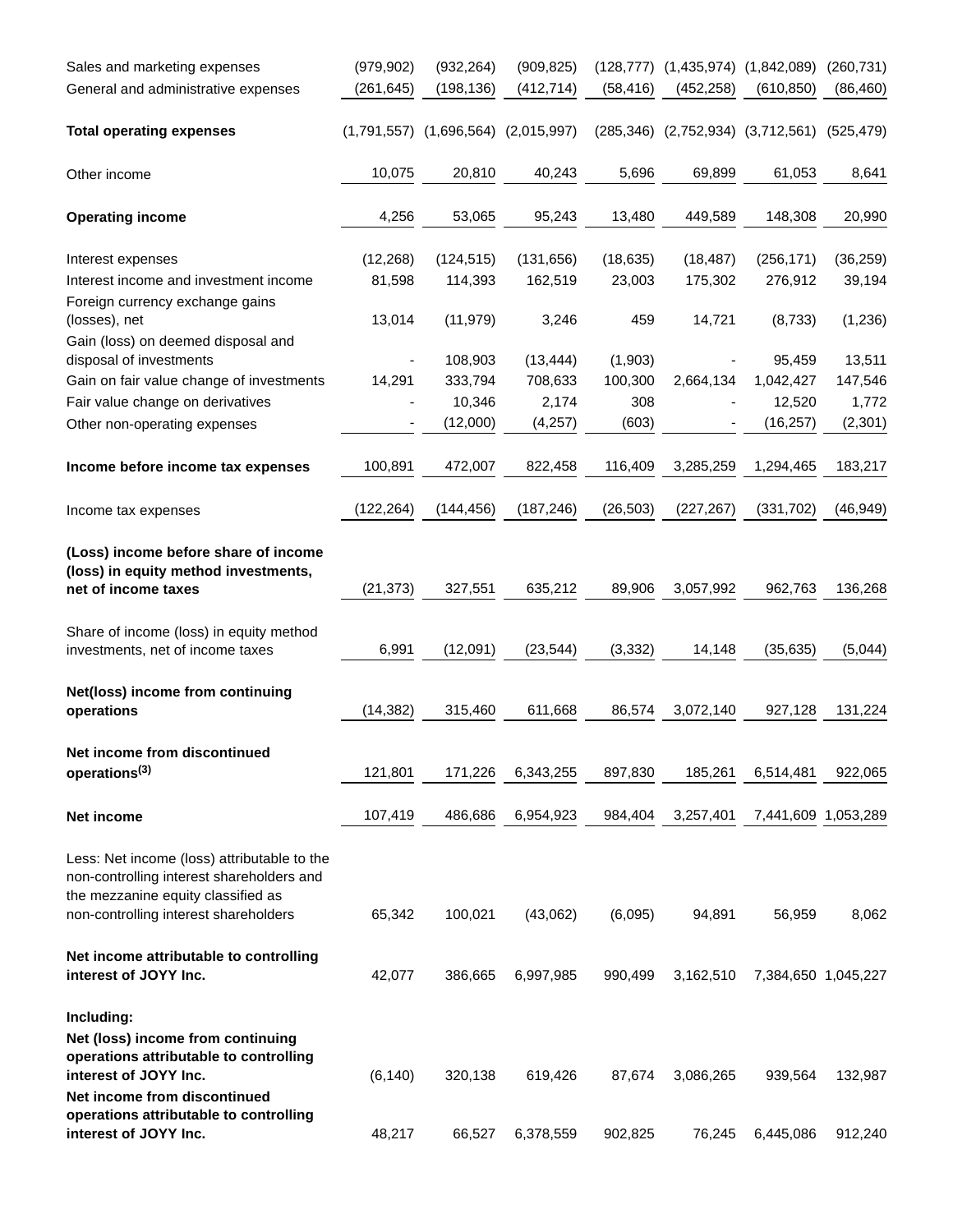| Less: Accretion of subsidiaries'                                                                    |           |         |           |         |           |           |                     |
|-----------------------------------------------------------------------------------------------------|-----------|---------|-----------|---------|-----------|-----------|---------------------|
| redeemable convertible preferred shares                                                             |           |         |           |         |           |           |                     |
| to redemption value                                                                                 | 9.476     | 9.705   | 9.865     | 1.396   | 18.841    | 19.570    | 2.770               |
| Cumulative dividend on subsidiary's                                                                 |           |         |           |         |           |           |                     |
| Series A Preferred Shares                                                                           | 6,811     | 6,975   | 7.090     | 1.004   | 13.541    | 14.065    | 1,991               |
| Net income attributable to common                                                                   |           |         |           |         |           |           |                     |
| shareholders of JOYY Inc.                                                                           | 25.790    | 369.985 | 6.981.030 | 988.099 | 3.130.128 |           | 7.351.015 1.040.466 |
| Including:                                                                                          |           |         |           |         |           |           |                     |
| Net (loss) income from continuing<br>operations attributable to common<br>shareholders of JOYY Inc. | (22, 427) | 303,458 | 602,471   | 85,274  | 3,053,883 | 905,929   | 128,226             |
| Net income from discontinued<br>operations attributable to common                                   |           |         |           |         |           |           |                     |
| shareholders of JOYY Inc.                                                                           | 48,217    | 66,527  | 6,378,559 | 902,825 | 76,245    | 6,445,086 | 912,240             |

**JOYY INC. UNAUDITED CONDENSED CONSOLIDATED STATEMENTS OF OPERATIONS (CONTINUED)** (All amounts in thousands, except share, ADS and per ADS data)

|                                                      |             | <b>Three Months Ended</b> |             | <b>Six Months Ended</b> |                                             |             |             |
|------------------------------------------------------|-------------|---------------------------|-------------|-------------------------|---------------------------------------------|-------------|-------------|
|                                                      | June<br>30, | March<br>31,              | June<br>30, | June<br>30,             | June<br>30,                                 | June<br>30, | June<br>30, |
|                                                      | 2019        | 2020                      | 2020        | 2020                    | 2019                                        | 2020        | 2020        |
|                                                      | <b>RMB</b>  | <b>RMB</b>                | <b>RMB</b>  | US\$                    | <b>RMB</b>                                  | <b>RMB</b>  | US\$        |
| Net income (loss) per ADS                            |             |                           |             |                         |                                             |             |             |
| -Basic                                               | 0.32        | 4.63                      | 87.69       | 12.41                   | 42.06                                       | 92.12       | 13.04       |
| Continuing operations                                | (0.28)      | 3.79                      | 7.57        | 1.07                    | 41.04                                       | 11.35       | 1.61        |
| Discontinued operations                              | 0.60        | 0.84                      | 80.12       | 11.34                   | 1.02                                        | 80.77       | 11.43       |
| -Diluted                                             | 0.28        | 4.49                      | 85.68       | 12.13                   | 41.31                                       | 90.20       | 12.76       |
| Continuing operations                                | (0.28)      | 3.73                      | 7.39        | 1.05                    | 40.38                                       | 11.12       | 1.57        |
| Discontinued operations                              | 0.56        | 0.76                      | 78.29       | 11.08                   | 0.93                                        | 79.08       | 11.19       |
| Weighted average number of                           |             |                           |             |                         |                                             |             |             |
| ADS used in calculating net<br>income (loss) per ADS |             |                           |             |                         |                                             |             |             |
| —Basic                                               |             | 79,682,966 79,980,844     | 79,609,517  |                         | 79,609,517 74,418,556 79,795,181 79,795,181 |             |             |
| -Diluted                                             |             | 79,682,966 81,410,241     | 81,477,788  |                         | 81,477,788 75,764,380 81,446,128 81,446,128 |             |             |

(1) Live streaming revenues by geographical areas were as follows:

|            |            | <b>Three Months Ended</b> |            |         |            | <b>Six Months Ended</b> |         |  |
|------------|------------|---------------------------|------------|---------|------------|-------------------------|---------|--|
|            | June       | March                     | June       | June    | June       | June                    | June    |  |
|            | 30.        | 31.                       | 30,        | 30.     | 30.        | 30.                     | 30,     |  |
|            | 2019       | 2020                      | 2020       | 2020    | 2019       | 2020                    | 2020    |  |
|            | <b>RMB</b> | <b>RMB</b>                | <b>RMB</b> | US\$    | <b>RMB</b> | <b>RMB</b>              | US\$    |  |
| <b>PRC</b> | 3.108.244  | 2,819,599                 | 2,965,737  | 419.773 | 5,748,282  | 5,785,336               | 818,861 |  |
| Non-PRC    | 893,032    | 1.662.162                 | 2.642.011  | 373.952 | 1,185,532  | 4,304,173               | 609,216 |  |

(2) Share-based compensation was allocated in cost of revenues and operating expenses as follows: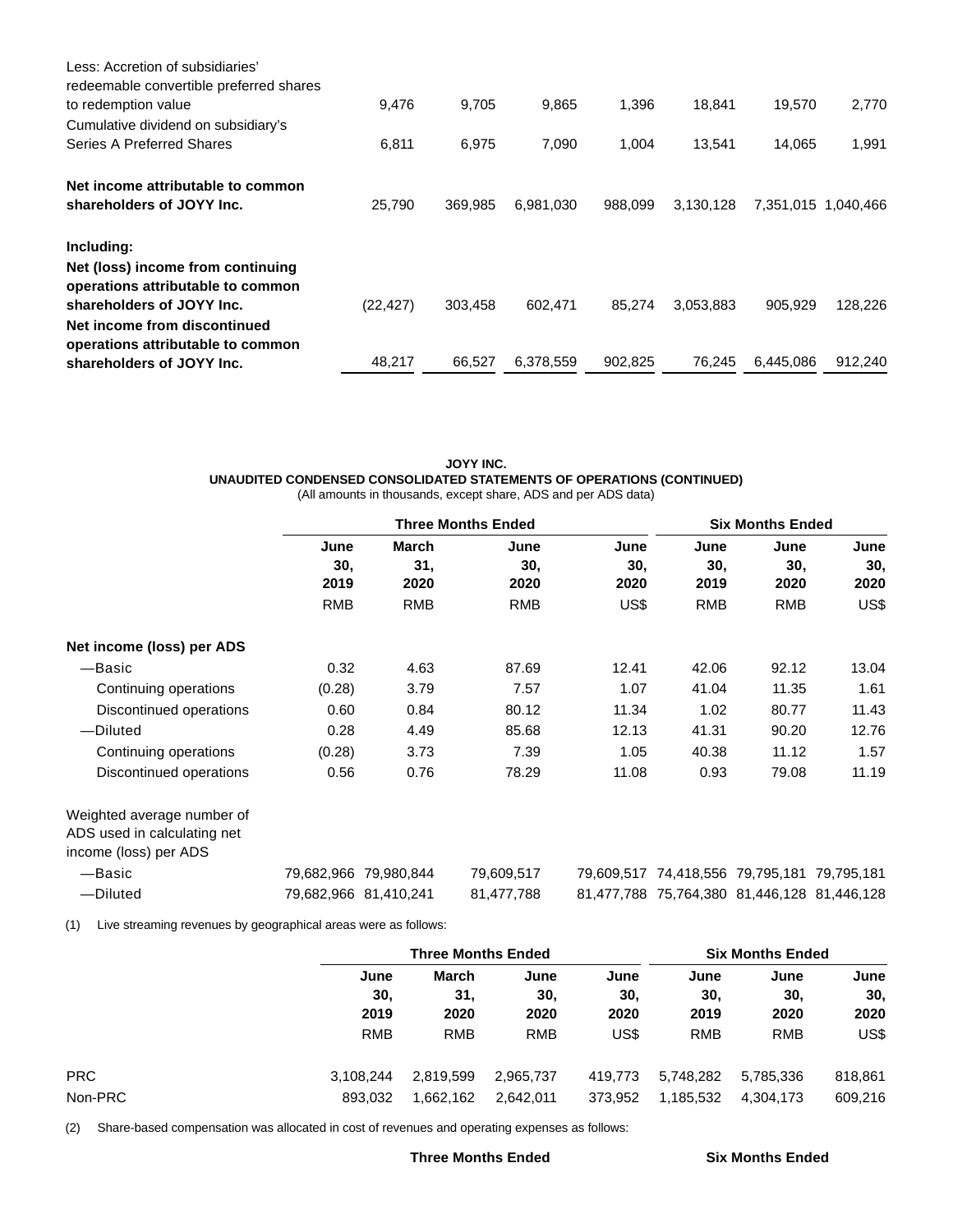|                                     | June<br>30.<br>2019 | <b>March</b><br>31,<br>2020 | June<br>30,<br>2020 | June<br>30.<br>2020 | June<br>30.<br>2019 | June<br>30.<br>2020 | June<br>30,<br>2020 |
|-------------------------------------|---------------------|-----------------------------|---------------------|---------------------|---------------------|---------------------|---------------------|
|                                     | <b>RMB</b>          | <b>RMB</b>                  | <b>RMB</b>          | US\$                | <b>RMB</b>          | <b>RMB</b>          | US\$                |
| Cost of revenues                    | 11.334              | 11.649                      | 9,637               | 1.364               | 21.623              | 21,286              | 3,013               |
| Research and development expenses   | 146,098             | 88,000                      | 92,465              | 13.088              | 204.881             | 180,465             | 25,542              |
| Sales and marketing expenses        | 2,545               | 1,915                       | 2,024               | 286                 | 3.617               | 3,939               | 558                 |
| General and administrative expenses | 55,696              | 45,202                      | 91,019              | 12.883              | 99.495              | 136.221             | 19.281              |

(3) Gain from the disposal and deconsolidation amounted to around RMB6.4 billion was reported as part of the net income from discontinued operations in the second quarter of 2020.

## **JOYY INC. RECONCILIATION OF GAAP AND NON-GAAP RESULTS** (All amounts in thousands, except share, ADS and per ADS data)

|                                                                             |                     | <b>Three Months Ended</b>   |                     |                     | <b>Six Months Ended</b>      |                     |                     |  |
|-----------------------------------------------------------------------------|---------------------|-----------------------------|---------------------|---------------------|------------------------------|---------------------|---------------------|--|
|                                                                             | June<br>30,<br>2019 | <b>March</b><br>31,<br>2020 | June<br>30,<br>2020 | June<br>30,<br>2020 | June<br>30,<br>2019          | June<br>30,<br>2020 | June<br>30,<br>2020 |  |
|                                                                             | <b>RMB</b>          | <b>RMB</b>                  | <b>RMB</b>          | US\$                | <b>RMB</b>                   | <b>RMB</b>          | US\$                |  |
| Operating income                                                            | 4,256               | 53,065                      | 95,243              | 13,480              | 449,589                      | 148,308             | 20,990              |  |
| Share-based compensation expenses                                           | 215,673             | 146,766                     | 195,145             | 27,621              | 329,616                      | 341,911             | 48,394              |  |
| Impairment of goodwill and<br>investments                                   |                     |                             | 43,861              | 6,208               |                              | 43,861              | 6,208               |  |
| Amortization of intangible assets from<br>business acquisitions             | 188,740             | 186,189                     | 175,043             | 24,776              | 250,740                      | 361,232             | 51,129              |  |
| <b>Non-GAAP operating income</b>                                            | 408,669             | 386,020                     | 509,292             | 72,085              | 1,029,945                    | 895,312             | 126,721             |  |
| Net (loss) income from continuing                                           |                     |                             |                     |                     |                              |                     |                     |  |
| operations                                                                  | (14, 382)           | 315,460                     | 611,668             | 86,574              | 3,072,140                    | 927,128             | 131,224             |  |
| Share-based compensation expenses<br>Impairment of goodwill and             | 215,673             | 146,766                     | 195,145             | 27,621              | 329,616                      | 341,911             | 48,394              |  |
| investments                                                                 |                     |                             | 43,861              | 6,208               |                              | 43,861              | 6,208               |  |
| Amortization of intangible assets from<br>business acquisitions             | 188,740             | 186,189                     | 175,043             | 24,776              | 250,740                      | 361,232             | 51,129              |  |
| (Gain) loss on deemed disposal and<br>disposal of investments               |                     | (108, 903)                  | 13,444              | 1,903               |                              | (95, 459)           | (13, 511)           |  |
| Gain on fair value change of<br>investments <sup>(1)</sup>                  | (14, 291)           | (333, 794)                  | (708, 633)          |                     | $(100, 300)$ $(2, 664, 134)$ | (1,042,427)         | (147, 546)          |  |
| Reconciling items on the share of                                           |                     |                             |                     |                     |                              |                     |                     |  |
| equity method investments <sup>(1)</sup>                                    | 959                 | 2,433                       | 8,805               | 1,246               | (4, 536)                     | 11,238              | 1,591               |  |
| Fair value change on derivative                                             |                     | (10, 346)                   | (2, 174)            | (308)               |                              | (12, 520)           | (1,772)             |  |
| Interest expenses related to the<br>convertible bonds' amortization to face |                     |                             |                     |                     |                              |                     |                     |  |
| value                                                                       | 4,287               | 102,242                     | 106,908             | 15,132              | 4,287                        | 209,150             | 29,603              |  |
| Income tax effects on non-GAAP<br>adjustments                               | (31, 891)           | 20,555                      | 42,452              | 6,009               | (48, 887)                    | 63,007              | 8,918               |  |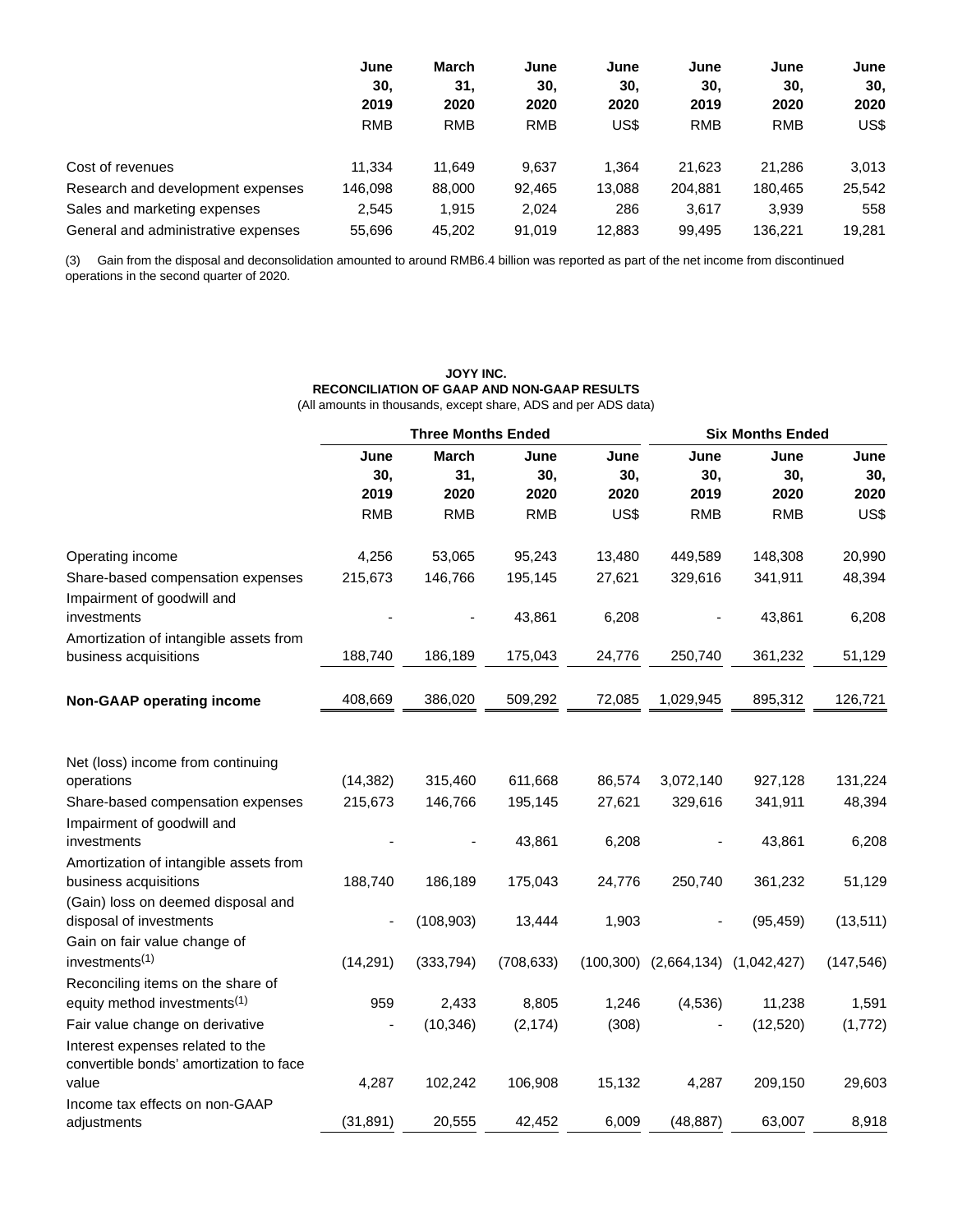| Non-GAAP net income from                                                    |           |            |                                                                              |            |             |             |            |
|-----------------------------------------------------------------------------|-----------|------------|------------------------------------------------------------------------------|------------|-------------|-------------|------------|
| continuing operations                                                       | 349,095   | 320,602    | 486,519                                                                      | 68,861     | 939,226     | 807,121     | 114,238    |
|                                                                             |           |            |                                                                              |            |             |             |            |
| Net (loss) income from continuing                                           |           |            |                                                                              |            |             |             |            |
| operations attributable to common                                           |           |            |                                                                              |            |             |             |            |
| shareholders of JOYY Inc.                                                   | (22, 427) | 303,458    | 602,471                                                                      | 85,274     | 3,053,883   | 905,929     | 128,226    |
| Share-based compensation expenses                                           | 215,673   | 146,766    | 195,145                                                                      | 27,621     | 329,616     | 341,911     | 48,394     |
| Impairment of goodwill and                                                  |           |            |                                                                              |            |             |             |            |
| investments                                                                 |           |            | 43,861                                                                       | 6,208      |             | 43,861      | 6,208      |
| Amortization of intangible assets from                                      |           |            |                                                                              |            |             |             |            |
| business acquisitions                                                       | 188,740   | 186,189    | 175,043                                                                      | 24,776     | 250,740     | 361,232     | 51,129     |
| (Gain) loss on deemed disposal and                                          |           |            |                                                                              |            |             |             |            |
| disposal of investments                                                     |           | (108, 903) | 13,444                                                                       | 1,903      |             | (95, 459)   | (13, 511)  |
| Gain on fair value change of                                                |           |            |                                                                              |            |             |             |            |
| investments                                                                 | (14, 291) | (333, 794) | (708, 633)                                                                   | (100, 300) | (2,664,134) | (1,042,427) | (147, 546) |
| Reconciling items on the share of                                           |           |            |                                                                              |            |             |             |            |
| equity method investments                                                   | 959       | 2,433      | 8,805                                                                        | 1,246      | (4, 536)    | 11,238      | 1,591      |
| Fair value change on derivative                                             |           | (10, 346)  | (2, 174)                                                                     | (308)      |             | (12, 520)   | (1, 772)   |
| Interest expenses related to the<br>convertible bonds' amortization to face |           |            |                                                                              |            |             |             |            |
| value                                                                       | 4,287     | 102,242    | 106,908                                                                      | 15,132     | 4,287       | 209,150     | 29,603     |
| Accretion, cumulative dividend and                                          |           |            |                                                                              |            |             |             |            |
| deemed dividend to subsidiaries'                                            |           |            |                                                                              |            |             |             |            |
| preferred shareholders                                                      | 16,287    | 16,680     | 16,955                                                                       | 2,400      | 32,382      | 33,635      | 4,761      |
| Income tax effects on non-GAAP                                              |           |            |                                                                              |            |             |             |            |
| adjustments                                                                 | (31, 891) | 20,555     | 42,452                                                                       | 6,009      | (48, 887)   | 63,007      | 8,918      |
| Non-GAAP adjustments for net                                                |           |            |                                                                              |            |             |             |            |
| income (loss) attributable to the                                           |           |            |                                                                              |            |             |             |            |
| non-controlling interest shareholders                                       | (342)     | 1,276      | (688)                                                                        | (97)       | (819)       | 588         | 83         |
| Non-GAAP net income from                                                    |           |            |                                                                              |            |             |             |            |
| continuing operations attributable                                          |           |            |                                                                              |            |             |             |            |
| to controlling interest and common                                          |           |            |                                                                              |            |             |             |            |
| shareholders of JOYY Inc.                                                   | 356,995   | 326,556    | 493,589                                                                      | 69,864     | 952,532     | 820,145     | 116,084    |
|                                                                             |           |            |                                                                              |            |             |             |            |
| Non-GAAP net income from                                                    |           |            |                                                                              |            |             |             |            |
| continuing operations per ADS                                               |           |            |                                                                              |            |             |             |            |
| -Basic                                                                      | 4.48      | 4.08       | 6.20                                                                         | 0.88       | 12.80       | 10.28       | 1.46       |
| -Diluted                                                                    | 4.38      | 3.76       | 5.57                                                                         | 0.79       | 12.59       | 9.33        | 1.32       |
| Weighted average number of ADS                                              |           |            |                                                                              |            |             |             |            |
| used in calculating Non-GAAP net                                            |           |            |                                                                              |            |             |             |            |
| income from continuing operations per                                       |           |            |                                                                              |            |             |             |            |
| <b>ADS</b>                                                                  |           |            |                                                                              |            |             |             |            |
| -Basic                                                                      |           |            | 79,682,966 79,980,844 79,609,517 79,609,517 74,418,556 79,795,181 79,795,181 |            |             |             |            |
| -Diluted                                                                    |           |            | 81,855,180 91,837,341 91,904,888 91,904,888 75,764,380 91,873,228 91,873,228 |            |             |             |            |

(1) Gain (loss) on fair value change of equity investees' investments was reclassified to the reconciling items on the equity method investments from gain on fair value change of investments.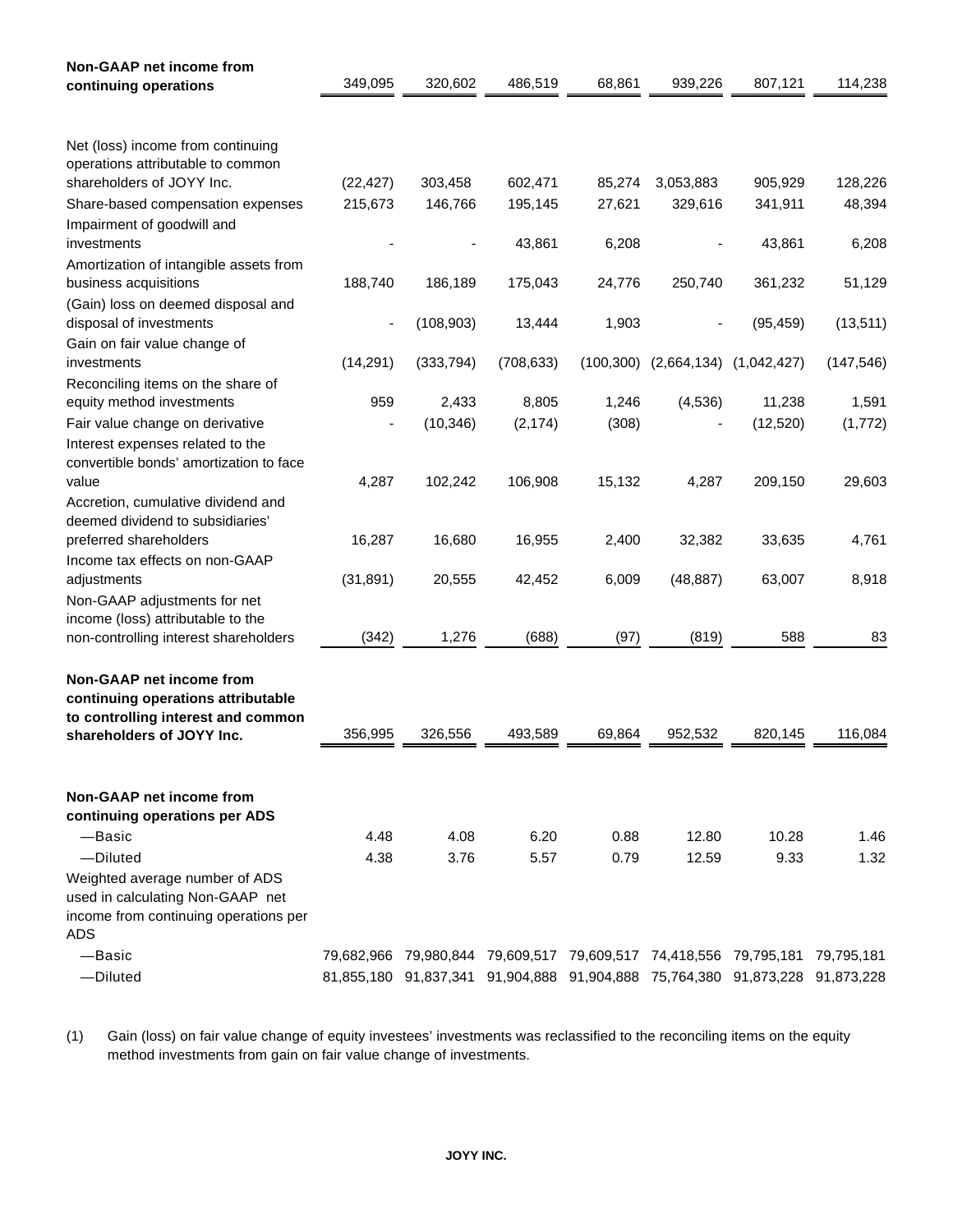## **UNAUDITED SEGMENT REPORT**

(All amounts in thousands, except share, ADS and per ADS data)

# **Three Months Ended June 30, 2020**

|                                                                    | YY          |               | <b>Bigo</b> | Elimination <sup>(1)</sup> | <b>Total</b>               | <b>Total</b> |
|--------------------------------------------------------------------|-------------|---------------|-------------|----------------------------|----------------------------|--------------|
| Net revenues                                                       | <b>RMB</b>  |               | <b>RMB</b>  | <b>RMB</b>                 | <b>RMB</b>                 | US\$         |
|                                                                    |             |               |             |                            |                            |              |
| Live streaming                                                     | 2,661,788   | 2,945,960     |             |                            | 5,607,748                  | 793,725      |
| Others                                                             | 115,618     |               | 116,726     |                            | 232,344                    | 32,886       |
| <b>Total net revenues</b>                                          | 2,777,406   | 3,062,686     |             |                            | 5,840,092                  | 826,611      |
| Cost of revenues <sup>(2)</sup>                                    | (1,583,125) | (2, 185, 970) |             |                            | (3,769,095)                | (533, 481)   |
| <b>Gross profit</b>                                                | 1,194,281   |               | 876,716     |                            | 2,070,997                  | 293,130      |
| Operating expenses <sup>(2)</sup>                                  |             |               |             |                            |                            |              |
| Research and development expenses                                  | (292, 459)  | (400, 999)    |             |                            | (693, 458)                 | (98, 153)    |
| Sales and marketing expenses                                       | (224, 955)  | (684, 870)    |             |                            | (909,825) (128,777)        |              |
| General and administrative expenses                                | (232, 427)  | (180, 287)    |             |                            | (412, 714)                 | (58, 416)    |
| <b>Total operating expenses</b>                                    | (749, 841)  | (1,266,156)   |             |                            | $-(2,015,997)$ $(285,346)$ |              |
| Other income                                                       | 31,679      |               | 8,564       |                            | 40,243                     | 5,696        |
| <b>Operating income (loss)</b>                                     | 476,119     | (380, 876)    |             |                            | 95,243                     | 13,480       |
| Other non-operating expenses                                       |             |               | (4,257)     |                            | (4,257)                    | (603)        |
| Interest expenses                                                  | (126, 282)  |               | (14, 231)   | 8,857                      | (131, 656)                 | (18, 635)    |
| Interest income and investment income                              | 171,299     |               | 77          | (8, 857)                   | 162,519                    | 23,003       |
| Foreign currency exchange gains, net                               | 2,839       |               | 407         |                            | 3,246                      | 459          |
| Fair value change on derivatives                                   | 2,174       |               |             |                            | 2,174                      | 308          |
| Loss on deemed disposal and disposal of investments                | (13, 444)   |               |             |                            | (13, 444)                  | (1,903)      |
| Gain on fair value change of investments                           | 708,633     |               |             |                            | 708,633                    | 100,300      |
| Income (loss) before income tax expenses                           | 1,221,338   | (398, 880)    |             |                            | 822,458                    | 116,409      |
| Income tax (expenses) benefits                                     | (203, 468)  | 16,222        |             |                            | (187, 246)                 | (26, 503)    |
| Income (loss) before share of loss in equity                       |             |               |             |                            |                            |              |
| method investments, net of income taxes                            | 1,017,870   | (382, 658)    |             |                            | 635,212                    | 89,906       |
| Share of loss in equity method investments, net of<br>income taxes | (23, 544)   |               |             |                            | (23, 544)                  | (3, 332)     |
| Net income (loss) from continuing operations                       | 994,326     | (382, 658)    |             |                            | 611,668                    | 86,574       |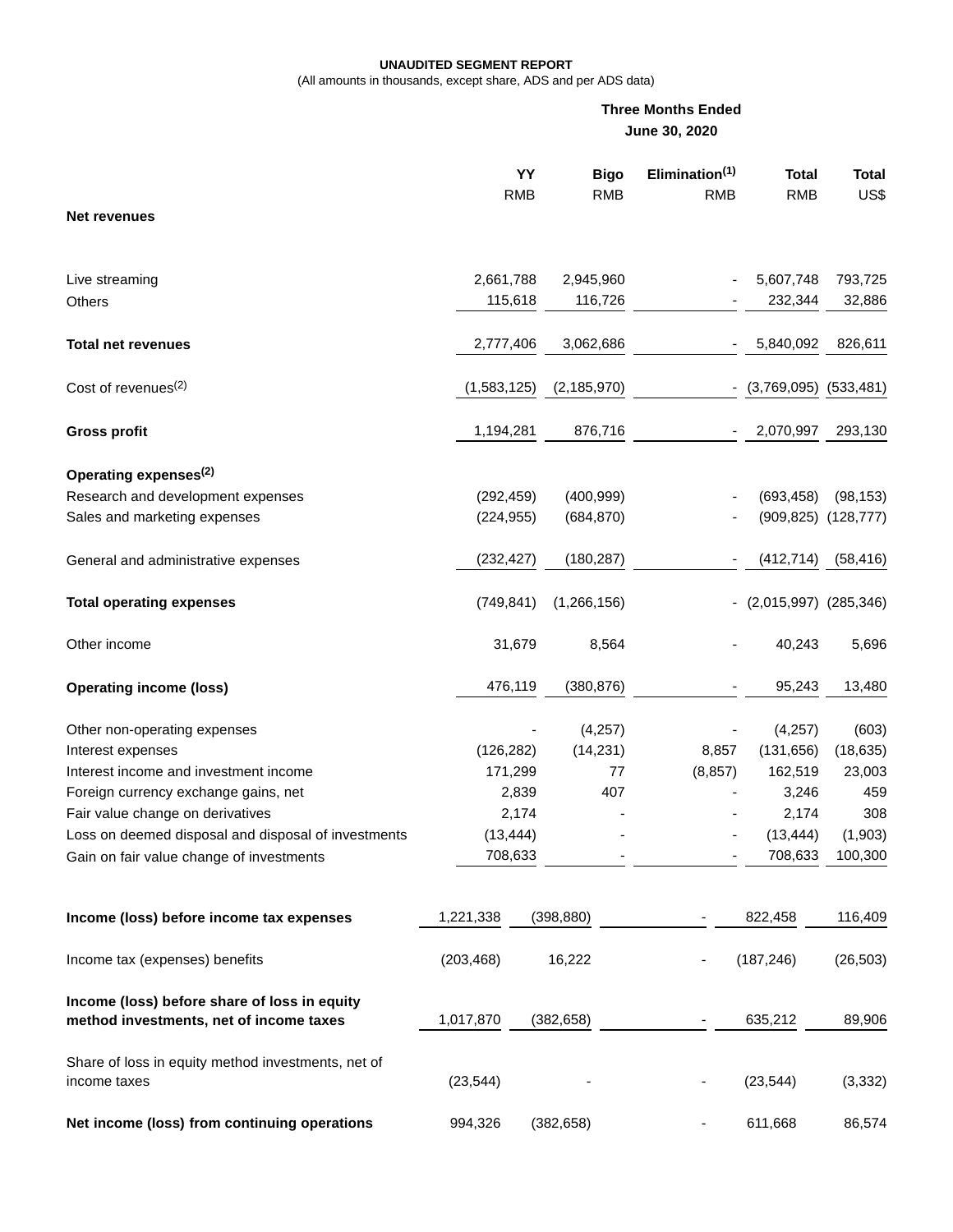- (1) The elimination mainly consists of interest income and interest expenses generated from the loan between YY and Bigo segments.
- (2) Share-based compensation was allocated in cost of revenues and operating expenses as follows:

|                                     | <b>Three Months Ended</b> |             |              |              |  |
|-------------------------------------|---------------------------|-------------|--------------|--------------|--|
|                                     | June 30, 2020             |             |              |              |  |
|                                     | YY                        | <b>Bigo</b> | <b>Total</b> | <b>Total</b> |  |
|                                     | <b>RMB</b>                | <b>RMB</b>  | <b>RMB</b>   | US\$         |  |
| Cost of revenues                    | 1,103                     | 8,534       | 9,637        | 1,364        |  |
| Research and development expenses   | 26,528                    | 65,937      | 92,465       | 13,088       |  |
| Sales and marketing expenses        | 816                       | 1,208       | 2,024        | 286          |  |
| General and administrative expenses | 53,199                    | 37,820      | 91,019       | 12,883       |  |

**JOYY INC. RECONCILIATION OF GAAP AND NON-GAAP RESULTS OF UNAUDITED SEGMENT REPORT** (All amounts in thousands, except share, ADS and per ADS data)

|                                                                     | <b>Three Months Ended</b> |                           |                            |                      |  |  |
|---------------------------------------------------------------------|---------------------------|---------------------------|----------------------------|----------------------|--|--|
|                                                                     | June 30, 2020             |                           |                            |                      |  |  |
|                                                                     | YY<br><b>RMB</b>          | <b>Bigo</b><br><b>RMB</b> | <b>Total</b><br><b>RMB</b> | <b>Total</b><br>US\$ |  |  |
| Operating income (loss)                                             | 476,119                   | (380, 876)                | 95,243                     | 13,480               |  |  |
| Share-based compensation expenses                                   | 81,646                    | 113,499                   | 195,145                    | 27,621               |  |  |
| Impairment of goodwill and investments                              | 43,861                    |                           | 43,861                     | 6,208                |  |  |
| Amortization of intangible assets from business acquisitions        |                           | 175,043                   | 175,043                    | 24,776               |  |  |
| <b>Non-GAAP operating income (loss)</b>                             | 601,626                   | (92, 334)                 | 509,292                    | 72,085               |  |  |
| Net income (loss) from continuing operations                        | 994,326                   | (382, 658)                | 611,668                    | 86,574               |  |  |
| Share-based compensation expenses                                   | 81,646                    | 113,499                   | 195,145                    | 27,621               |  |  |
| Impairment of goodwill and investments                              | 43,861                    |                           | 43,861                     | 6,208                |  |  |
| Amortization of intangible assets from business acquisitions        |                           | 175,043                   | 175,043                    | 24,776               |  |  |
| Loss on deemed disposal and disposal of investments                 | 13,444                    |                           | 13,444                     | 1,903                |  |  |
| Gain on fair value change of investments                            | (708, 633)                |                           | (708, 633)                 | (100, 300)           |  |  |
| Reconciling items on the share of equity method investments         | 8,805                     |                           | 8,805                      | 1,246                |  |  |
| Fair value change on derivatives                                    | (2, 174)                  |                           | (2, 174)                   | (308)                |  |  |
| Interest expenses related to the convertible bonds' amortization to |                           |                           |                            |                      |  |  |
| face value                                                          | 106,908                   |                           | 106,908                    | 15,132               |  |  |
| Income tax effects on non-GAAP adjustments                          | 65,180                    | (22, 728)                 | 42,452                     | 6,009                |  |  |
| Non-GAAP net income (loss) from continuing operations               | 603,363                   | (116, 844)                | 486,519                    | 68,861               |  |  |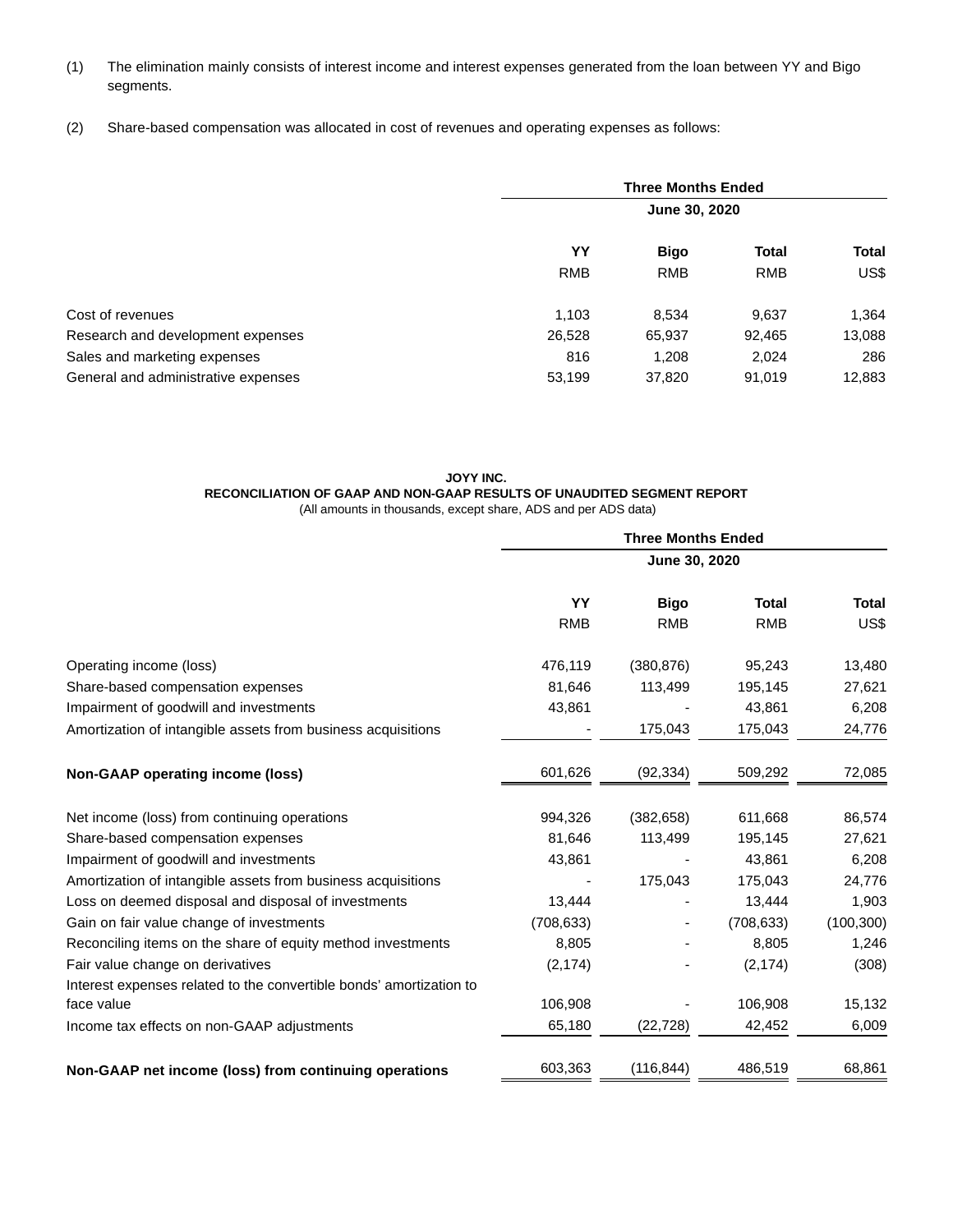## **JOYY INC. UNAUDITED SEGMENT REPORT** (All amounts in thousands, except share, ADS and per ADS data)

|                                                                                         | <b>Three Months Ended</b><br>March 31, 2020 |                           |                                          |                            |                      |
|-----------------------------------------------------------------------------------------|---------------------------------------------|---------------------------|------------------------------------------|----------------------------|----------------------|
|                                                                                         | YY<br><b>RMB</b>                            | <b>Bigo</b><br><b>RMB</b> | Elimination <sup>(1)</sup><br><b>RMB</b> | <b>Total</b><br><b>RMB</b> | <b>Total</b><br>US\$ |
| <b>Net revenues</b>                                                                     |                                             |                           |                                          |                            |                      |
| Live streaming                                                                          | 2,509,431                                   | 1,972,330                 |                                          | 4,481,761                  | 632,946              |
| Others                                                                                  | 121,141                                     | 134,595                   |                                          | 255,736                    | 36,117               |
| <b>Total net revenues</b>                                                               | 2,630,572                                   | 2,106,925                 |                                          | 4,737,497                  | 669,063              |
| Cost of revenues <sup>(2)</sup>                                                         | (1,540,085)                                 | (1,468,593)               |                                          | (3,008,678)                | (424, 907)           |
| <b>Gross profit</b>                                                                     | 1,090,487                                   | 638,332                   |                                          | 1,728,819                  | 244,156              |
| Operating expenses <sup>(2)</sup>                                                       |                                             |                           |                                          |                            |                      |
| Research and development expenses                                                       | (269, 811)                                  | (296, 353)                |                                          | (566, 164)                 | (79, 958)            |
| Sales and marketing expenses                                                            | (258, 994)                                  | (673, 270)                |                                          | (932, 264)                 | (131, 661)           |
| General and administrative expenses                                                     | (114, 940)                                  | (83, 196)                 |                                          | (198, 136)                 | (27, 982)            |
| <b>Total operating expenses</b>                                                         | (643, 745)                                  | (1,052,819)               |                                          | (1,696,564)                | (239, 601)           |
| Other income                                                                            | 14,710                                      | 6,100                     |                                          | 20,810                     | 2,939                |
| <b>Operating income (loss)</b>                                                          | 461,452                                     | (408, 387)                |                                          | 53,065                     | 7,494                |
| Other non-operating expenses                                                            | (10,000)                                    | (2,000)                   |                                          | (12,000)                   | (1,695)              |
| Interest expenses                                                                       | (122, 238)                                  | (16,050)                  | 13,773                                   | (124, 515)                 | (17, 585)            |
| Interest income and investment income                                                   | 127,592                                     | 574                       | (13, 773)                                | 114,393                    | 16,155               |
| Foreign currency exchange losses, net                                                   | (5, 436)                                    | (6, 543)                  |                                          | (11, 979)                  | (1,692)              |
| Fair value change on derivative                                                         | 10,346                                      |                           |                                          | 10,346                     | 1,461                |
| Gain on deemed disposal and disposal of investments                                     | 108,903                                     |                           |                                          | 108,903                    | 15,380               |
| Gain on fair value change of investments                                                | 333,794                                     |                           |                                          | 333,794                    | 47,141               |
| Income (loss) before income tax expenses                                                | 904,413                                     | (432, 406)                |                                          | 472,007                    | 66,659               |
| Income tax (expenses) benefits                                                          | (163, 393)                                  | 18,937                    |                                          | (144, 456)                 | (20, 401)            |
| Income (loss) before share of loss in equity<br>method investments, net of income taxes | 741,020                                     | (413, 469)                |                                          | 327,551                    | 46,258               |
| Share of loss in equity method investments, net of                                      |                                             |                           |                                          |                            |                      |
| income taxes                                                                            | (12,091)                                    |                           |                                          | (12,091)                   | (1,708)              |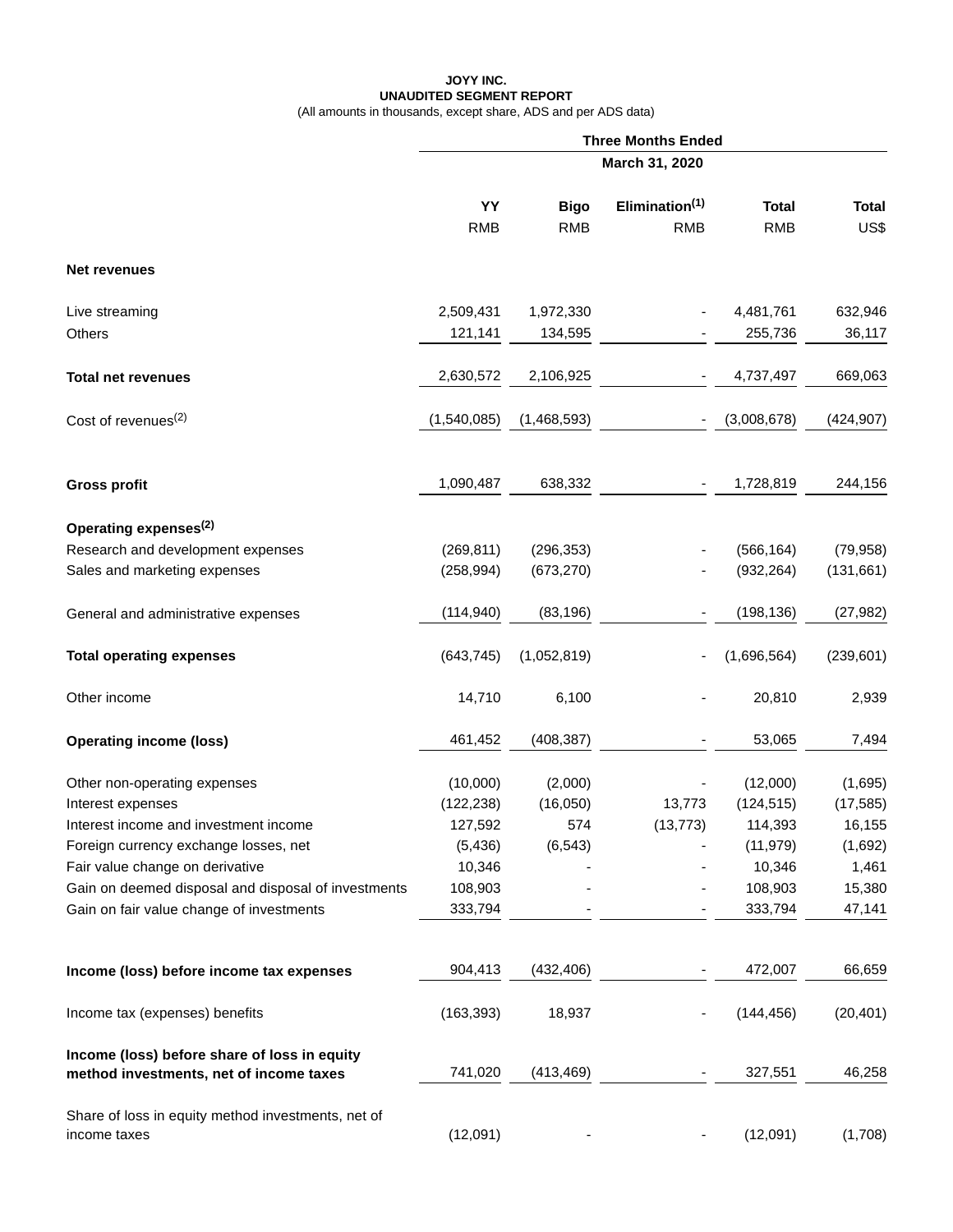- 
- (1) The elimination mainly consists of interest income and interest expenses generated from the loan between YY and Bigo segments.
- (2) Share-based compensation was allocated in cost of revenues and operating expenses as follows:

|                                     | <b>Three Months Ended</b> |             |            |              |  |
|-------------------------------------|---------------------------|-------------|------------|--------------|--|
|                                     | March 31, 2020            |             |            |              |  |
|                                     | YY                        | <b>Bigo</b> | Total      | <b>Total</b> |  |
|                                     | <b>RMB</b>                | <b>RMB</b>  | <b>RMB</b> | US\$         |  |
| Cost of revenues                    | 2,732                     | 8,917       | 11,649     | 1,645        |  |
| Research and development expenses   | 20,398                    | 67,602      | 88,000     | 12,428       |  |
| Sales and marketing expenses        | 793                       | 1,122       | 1,915      | 270          |  |
| General and administrative expenses | 36,768                    | 8,434       | 45,202     | 6,384        |  |

## **JOYY INC. RECONCILIATION OF GAAP AND NON-GAAP RESULTS OF UNAUDITED SEGMENT REPORT** (All amounts in thousands, except share, ADS and per ADS data)

|                                                                     | <b>Three Months Ended</b> |             |              |              |  |  |
|---------------------------------------------------------------------|---------------------------|-------------|--------------|--------------|--|--|
|                                                                     | March 31, 2020            |             |              |              |  |  |
|                                                                     | YY                        | <b>Bigo</b> | <b>Total</b> | <b>Total</b> |  |  |
|                                                                     | <b>RMB</b>                | <b>RMB</b>  | <b>RMB</b>   | US\$         |  |  |
| Operating income (loss)                                             | 461,452                   | (408, 387)  | 53,065       | 7,494        |  |  |
| Share-based compensation expenses                                   | 60,691                    | 86,075      | 146,766      | 20,727       |  |  |
| Amortization of intangible assets from business acquisitions        |                           | 186,189     | 186,189      | 26,295       |  |  |
| <b>Non-GAAP operating income (loss)</b>                             | 522,143                   | (136, 123)  | 386,020      | 54,516       |  |  |
| Net income (loss) from continuing operations                        | 728,929                   | (413, 469)  | 315,460      | 44,550       |  |  |
| Share-based compensation expenses                                   | 60,691                    | 86,075      | 146,766      | 20,727       |  |  |
| Amortization of intangible assets from business acquisitions        |                           | 186,189     | 186,189      | 26,295       |  |  |
| Gain on deemed disposal and disposal of investments                 | (108, 903)                |             | (108, 903)   | (15, 380)    |  |  |
| Gain on fair value change of investments                            | (333, 794)                |             | (333, 794)   | (47, 141)    |  |  |
| Reconciling items on the share of equity method investments         | 2,433                     |             | 2,433        | 344          |  |  |
| Fair value change on derivatives                                    | (10, 346)                 |             | (10, 346)    | (1, 461)     |  |  |
| Interest expenses related to the convertible bonds' amortization to |                           |             |              |              |  |  |
| face value                                                          | 102,242                   |             | 102,242      | 14,439       |  |  |
| Income tax effects on non-GAAP adjustments                          | 44,747                    | (24, 192)   | 20,555       | 2,903        |  |  |
| Non-GAAP net income (loss) from continuing operations               | 485,999                   | (165, 397)  | 320,602      | 45,276       |  |  |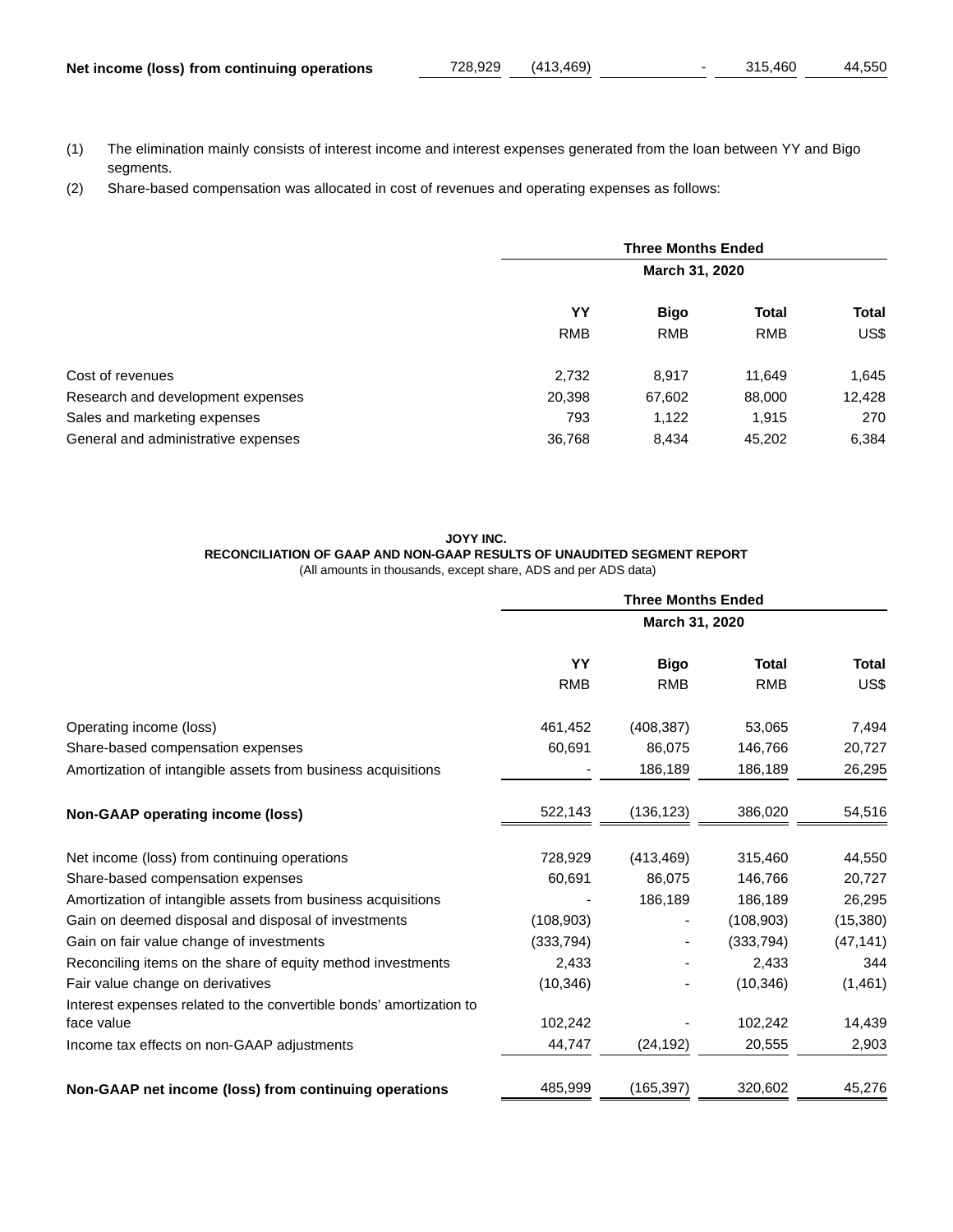## **JOYY INC. UNAUDITED SEGMENT REPORT**

(All amounts in thousands, except share, ADS and per ADS data)

|                                                                                           | <b>Three Months Ended</b> |             |                            |              |              |  |
|-------------------------------------------------------------------------------------------|---------------------------|-------------|----------------------------|--------------|--------------|--|
|                                                                                           | June 30, 2019             |             |                            |              |              |  |
|                                                                                           | YY                        | <b>Bigo</b> | Elimination <sup>(1)</sup> | <b>Total</b> | <b>Total</b> |  |
|                                                                                           | <b>RMB</b>                | <b>RMB</b>  | <b>RMB</b>                 | <b>RMB</b>   | US\$         |  |
| <b>Net revenues</b>                                                                       |                           |             |                            |              |              |  |
| Live streaming                                                                            | 2,863,058                 | 1,138,218   |                            | 4,001,276    | 582,852      |  |
| Others                                                                                    | 190,758                   | 92,752      |                            | 283,510      | 41,298       |  |
| <b>Total net revenues</b>                                                                 | 3,053,816                 | 1,230,970   |                            | 4,284,786    | 624,150      |  |
| Cost of revenues <sup>(2)</sup>                                                           | (1,627,744)               | (871, 304)  |                            | (2,499,048)  | (364, 027)   |  |
| <b>Gross profit</b>                                                                       | 1,426,072                 | 359,666     |                            | 1,785,738    | 260,123      |  |
| Operating expenses <sup>(2)</sup>                                                         |                           |             |                            |              |              |  |
| Research and development expenses                                                         | (241, 253)                | (308, 757)  |                            | (550, 010)   | (80, 118)    |  |
| Sales and marketing expenses                                                              | (335, 602)                | (644, 300)  |                            | (979, 902)   | (142, 739)   |  |
| General and administrative expenses                                                       | (171, 032)                | (90, 613)   |                            | (261, 645)   | (38, 113)    |  |
| <b>Total operating expenses</b>                                                           | (747, 887)                | (1,043,670) |                            | (1,791,557)  | (260, 970)   |  |
| Other income                                                                              | 8,602                     | 1,473       |                            | 10,075       | 1,468        |  |
| <b>Operating income (loss)</b>                                                            | 686,787                   | (682, 531)  |                            | 4,256        | 621          |  |
| Interest expenses                                                                         | (12, 268)                 | (4,201)     | 4,201                      | (12, 268)    | (1,787)      |  |
| Interest income and investment income                                                     | 84,791                    | 1,008       | (4,201)                    | 81,598       | 11,886       |  |
| Foreign currency exchange (losses) gains, net                                             | (4, 181)                  | 17,195      |                            | 13,014       | 1,896        |  |
| Gain on fair value change of investments                                                  | 14,291                    |             |                            | 14,291       | 2,082        |  |
| Income (loss) before income tax expenses                                                  | 769,420                   | (668, 529)  |                            | 100,891      | 14,698       |  |
| Income tax (expenses) benefits                                                            | (160, 152)                | 37,888      |                            | (122, 264)   | (17, 810)    |  |
| Income (loss) before share of income in equity<br>method investments, net of income taxes | 609,268                   | (630, 641)  |                            | (21, 373)    | (3, 112)     |  |
| Share of income in equity method investments, net of<br>income taxes                      | 6,991                     |             |                            | 6,991        | 1,018        |  |
| Net income (loss) from continuing operations                                              | 616,259                   | (630, 641)  |                            | (14, 382)    | (2,094)      |  |
|                                                                                           |                           |             |                            |              |              |  |

(1) The elimination mainly consists of interest income and interest expenses generated from the loan between YY and Bigo segments.